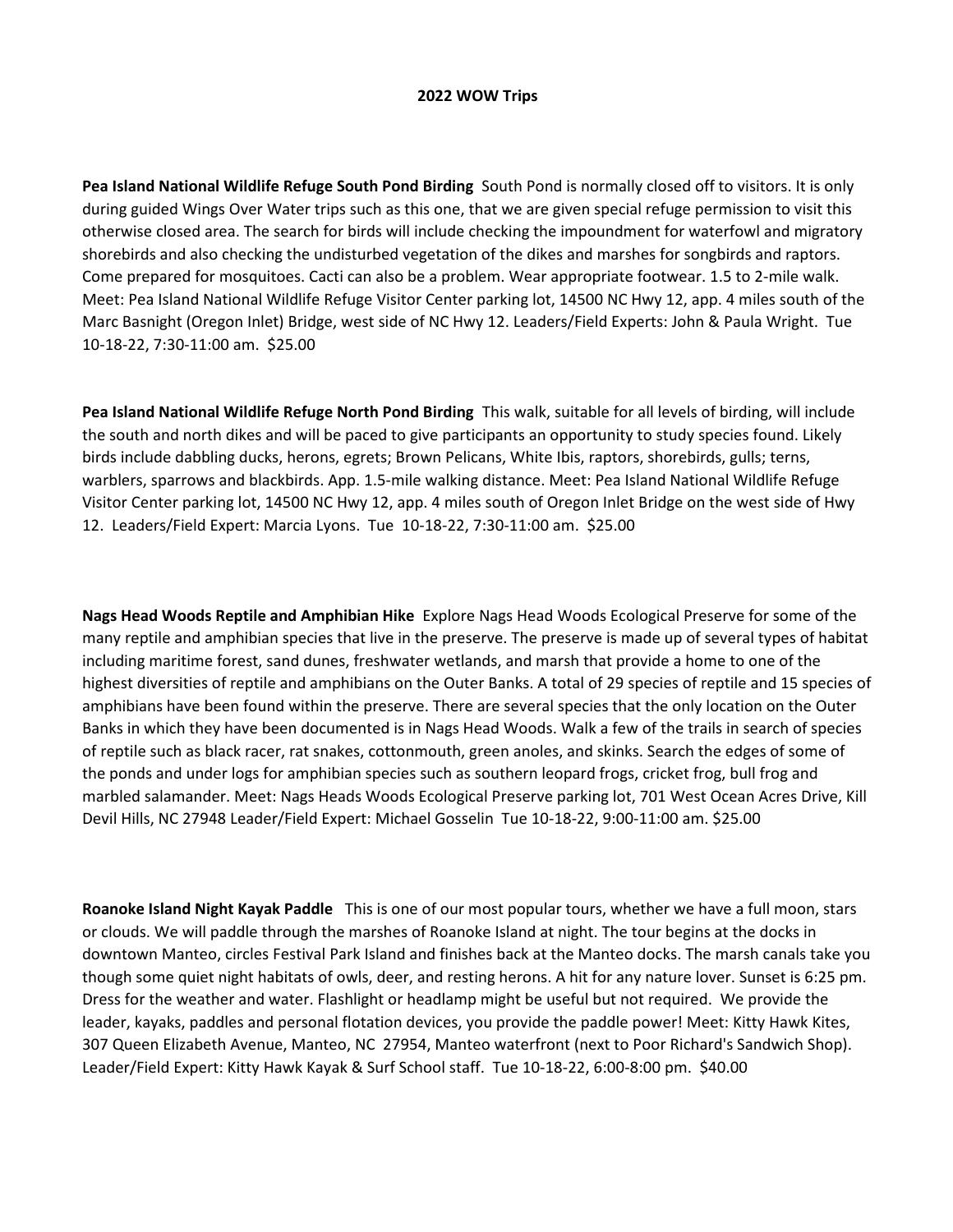**Bird Banding in Nags Head Woods (NEW)** This is a unique opportunity to learn about the basics of bird banding from veteran field ornithologists with the Cape Fear Bird Observatory. Become familiar with the objectives of this type of scientific research and see the specialized tools of the trade-- in action! A series of nets will be deployed in order to intercept a variety of songbirds. Expect to see local species such as Eastern Towhees, Northern Cardinals, and Carolina Chickadees close up as well as a variety of migrating warblers, vireos and flycatchers. If we are very lucky, we just might catch a bird hawk such as a Sharp-shinned or Cooper's! Participants are urged to bring a camera and a folding chair. Meet: Nags Heads Woods Ecological Preserve parking lot, 701 West Ocean Acres Drive, Kill Devil Hills, NC 27948 Leader/Field Experts Susan Campbell & Evan Buckland Wed 10/19/22. 7:00-11:00 am. \$25

**Pea Island National Wildlife Refuge South Pond Birding** The search for birds will include checking the impoundment for waterfowl and migratory shorebirds and also checking the undisturbed vegetation of the dikes and marshes for songbirds and raptors. South Pond is normally closed off to visitors. It is only during guided Wings Over Water trips such as this one, that we are given special refuge permission to visit this otherwise closed area. Come prepared for mosquitoes. Cacti can also be a problem. Wear appropriate footwear. 1.5 to 2-mile walk. Meet: Pea Island National Wildlife Refuge Visitor parking lot, 14500 NC Hwy 12, app. 4 miles south of Marc Basnight (Oregon Inlet) Bridge, west side of NC Hwy 12 Leaders/Field Experts: Peggy Eubank and Al Hooks. Wed 10-19-22, 7:30-11:00 am. \$25.00

**Exploring Pine Island Audubon Sanctuary** Explore one of the gems of the region with special access to the various habitats of the 2600-acre Audubon Sanctuary. This guided walk, although focused on bird watching, will feature all the nature and history that the Pine Island Audubon Sanctuary has to offer. 2-mile walk on solid terrain. Meet: Audubon Nature Sanctuary 300 Audubon Drive, Corolla, NC 27927 (app. 32 miles north of Roanoke Island off of NC Hwy 12). Pull onto Audubon Drive, wait at wooden gate. http://pineisland.audubon.org/visit App. 32 miles north of Roanoke Island off of NC Hwy 12. Leaders/Field Experts: Robbie Fearn, Director of the Donal C. O'Brien, Jr. Sanctuary and Audubon Center. Wed 10-19-22, 8:00- 11:00 am. \$25.00

**Maritime Forest Birding Kayak Tour (Kitty Hawk Woods)** Created by popular demand, we have a water trip designed for birders. On this outing you'll have both a paddling and a birding guide. Kayak through Kitty Hawk Woods with an experienced birder. Kitty Hawk Woods is one of three maritime forests remaining on the Outer Banks. The tour is designed specifically for those interested in viewing the many bird species living in this forest. Paddling through this 1900 acre preserve offers a unique experience through amber-colored creeks under a canopy of Live Oaks and Loblolly Pines. We provide the kayaks, paddles, personal flotation devices and guides, you provide the paddle power. Experience is not necessary for kayakers. We will move slowly, stopping at many inlets to view birds. There are generally an abundance of backyard birds, wrens, chickadees, as well as Pileated woodpeckers, kingfishers, herons and egrets. There is no better way to view this area than by kayak since it is inaccessible by vehicle or foot. This 1900 acre preserve offers much to see. If you bring binoculars or camera we suggest you also bring a dry bag or something to protect them from getting wet. Meet: Kitty Hawk Kayak and Surf School 6150 N. Croatan Highway, Kitty Hawk, NC 27949. Leaders/Field Experts: Kitty Kayak & Surf School staff and John Hammond, USFWS. Wed 10-19-22, 9:00-11:00 am \$40.00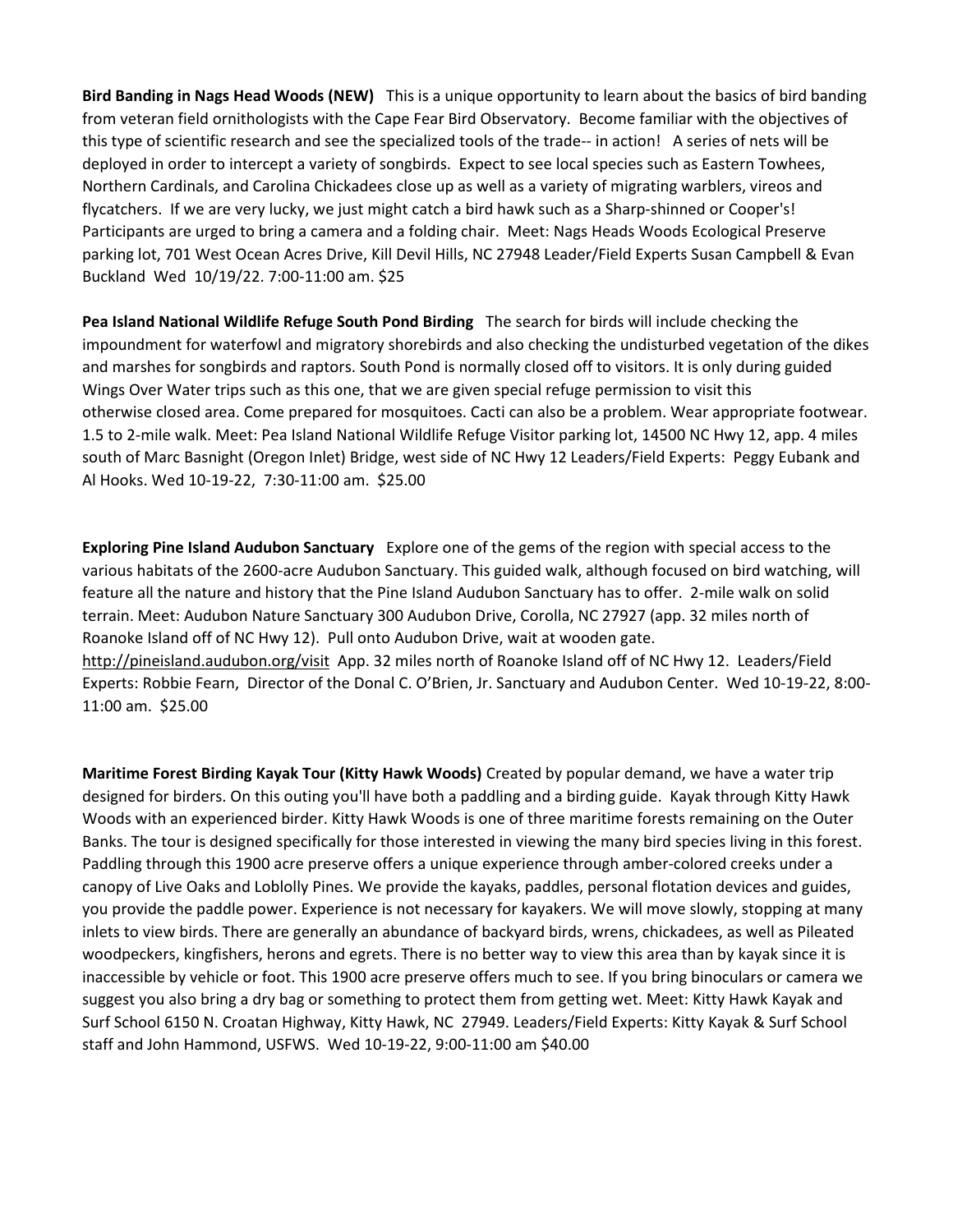**Mackay Island National Wildlife Refuge Birding (Distant Trip)** Take a wildlife walk and drive on Mackay Island National Wildlife Refuge's impoundment dike to view waterfowl, marsh birds, wading birds, songbirds and a variety of raptors. Waterfowl prospects include Green and Blue-winged Teal, American Widgeon, Northern Shoveler, Northern Pintail, Wood Duck and Ruddy Duck. Refuge marshes provide cover for a variety of shorebirds, rails and bitterns. ALERT: This is the northernmost WOW trip and it could require a ferry ride, depending on what route you choose. App. 62 miles from Roanoke Island to Mackay Island. Plan your travel time carefully because Mackay Island is a good distance from the Outer Banks. Reaching the refuge could include a 45 minute ride on the Currituck ferry. Call 1-800- BYFERRY to confirm ferry schedules. There is also an all-land route that you can find using Google maps. Meet: Mackay Island National Wildlife Refuge headquarters parking lot, 316 Marsh Causeway Road, Knotts Island, NC 27950. Leader/Field Experts: Karen & Keith Roberts Wed 10-19- 22, 11:00 am-3:30 pm. \$25.00

**Nags Head Woods Reptile and Amphibian Hike** Explore Nags Head Woods Ecological Preserve for some of the many reptile and amphibian species that live in the preserve. The preserve is made up of several types of habitat including maritime forest, sand dunes, freshwater wetlands, and marsh that provide a home to one of the highest diversities of reptile and amphibians on the Outer Banks. A total of 29 species of reptile and 15 species of amphibians have been found within the preserve. There are several species that the only location on the Outer Banks in which they have been documented is in Nags Head Woods. Walk a few of the trails in search of species of reptile such as black racer, rat snakes, cottonmouth, green anoles, and skinks. Search the edges of some of the ponds and under logs for amphibian species such as southern leopard frogs, cricket frog, bull frog and marbled salamander. Meet: Nags Heads Woods Ecological Preserve parking lot, 701 West Ocean Acres Drive, Kill Devil Hills, NC 27948 Leader/Field Expert: Michael Gosselin Wed 10-19-22, 1:00-3:00 am. \$25.00

**Birding 101 (Classroom & Field)** Birding 101 is designed for the inexperienced or casual bird watcher who would like to improve their birding skills. Using a combination of classroom and field exercises, participants will learn clues to solve the bird identification puzzle. Following classroom discussion and identification exercises, participants will put their new skills to work with a short walk at a nearby location. Although designed for the beginning birder, others may learn methods to expand their birding skills. Binoculars are recommended but not required. Due to class length you might want to bring a snack and water. Meet: National Wildlife Refuges Visitor Center, 100 Conservation Way, Manteo, NC 27954, Roanoke Island, conference room. Leader/Field Expert: Colleen Bockhahn. Wed 10-19-22, 1:00-4:00 pm. \$25.00

**Pea Island National Wildlife Refuge South Pond Birding** The search for birds will include checking the impoundment for waterfowl and migratory shorebirds and also checking the undisturbed vegetation of the dikes and marshes for songbirds and raptors. South Pond is normally closed off to visitors. It is only during guided Wings Over Water trips such as this one, that we are given special refuge permission to visit this otherwise closed area. Come prepared for mosquitoes. Cacti can also be a problem. Wear appropriate footwear. 1.5 to 2-mile walk. Meet: Pea Island National Wildlife Refuge Visitor parking lot, 14500 NC Hwy 12, app. 4 miles south of Oregon Inlet Bridge, west side of NC Hwy 12 Leaders/Field Expert: Keith Watson. Wed 10-19-22, 1:00- 4:30 am. \$25.00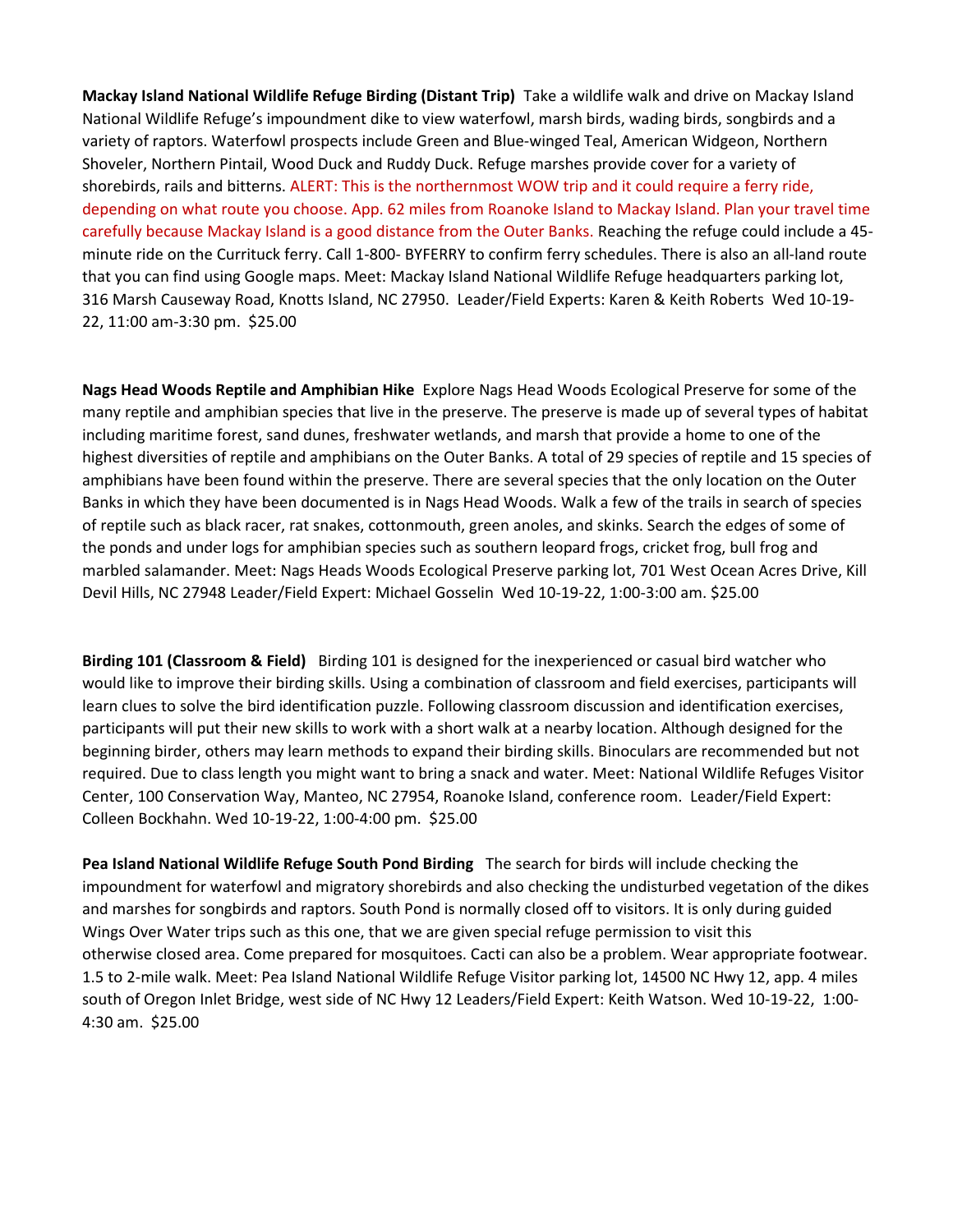**Gull/Tern Workshop (Classroom & Field)** Perfect for beginning and intermediate birders, the classroom introduction to the basics of gull and tern identification will simplify studying them in the field. The diversity of gull and tern plumage, size, and behavior may seem daunting, but this workshop will teach you how to easily identify and age the common local species. Join this workshop and get hooked on the mystery of birding identification. We'll then go on a brief excursion that will solidify the basics. As many as six gull and four tern species may be located for further study. After the classroom portion of the program we will caravan following the leader to various gull and tern gathering spots. Locations we might visit are: Manteo/Nags Head Causeway, Wanchese docks area, the sound behind the Nags Head Tanger Outlet Mall and as far south as Oregon Inlet. Locations to be determined by up-to-the-hour birding reports. For additional practice with gull/tern identification, consider these other Wings Over Water trips: Cape Hatteras Birding, Ocean-watching at Jennette's Pier, & North Pond Birding. Meet at National Wildlife Refuges Visitor Center 100 Conservation Way, Roanoke Island. Be prepared to drive as far south as Oregon Inlet as part of this program. Leader/Field Expert: Brian O'Shea. Wed 10-19-22, 2:00-6:00 pm. \$25.00

**Maritime Forest Sunset Kayak Tour** Kitty Hawk Woods, one of only three maritime forests remaining on the Outer Banks. It offers a unique experience as kayakers paddle through an amber-colored creek under a canopy of Live oaks and Loblolly pines. Turtles, snakes, and other reptiles are very common in this area, as are birds such as herons, egrets, woodpeckers, kingfishers, Red-tailed hawks and eagles. At sunset, paddle through the marsh to search for feeding wildlife. Sunset is at 6:22 pm. A great kayak tour for the beginner as well as the experienced paddler. The woods provide shelter from the wind, and the water is shallow. Dress for weather, water and insects. A flashlight or headlamp might be helpful but not required. We provide the leader, kayaks, paddles and personal flotation devices, you provide the paddle power! Meet: Kitty Hawk Kayak & Surf School 6150 N. Croatan Hwy, Kitty Hawk. Leader/Field Expert: Kitty Hawk Kayak & Surf School staff. Wed 10-19-22, 5:00- 7:00 pm. \$40.00

**Owl Prowl** We hope to hoot up Barred Owls, Screech-owls, and maybe even a Great Horned Owl & observe classic owl behavior. But it's the wild and you never know what will appear. The program begins with a presentation on the natural history, distribution and identification of local owl species. Transportation is by you caravaning in your vehicle behind the leader. Dress warmly. Flashlights or headlamps may prove handy. Meet: Creef Cut Trail parking lot, Hwy 64 & Milltail Road, app. 5.5 miles west of Roanoke Island (on Alligator River National Wildlife Refuge. Leader/Field Expert: Brian Bockhahn. Wed 10-19-22, 5:30-8:30 pm. \$20.00

**Red-cockaded Woodpecker at Palmetto-Peartree Preserve (P-3)** This is a two-part trip. First you meet at Creef Cut Trail parking lot on the Alligator River National Wildlife Refuge. Then you will caravan in your vehicle following the leader to the Palmetto-Peartree Preserve, app. 15 miles west of Creef Cut Trail parking lot. There you will look for several colonies of endangered Red-cockaded Woodpeckers who live in the 'P-3.' Most of the sites are visible from the network of unpaved roads. We may also look for six other species of woodpeckers, and various songbirds that can be found in this area. Binoculars, cameras, water & insect repellent recommended. Meet: Creef Cut Trail parking lot, corner of Hwy 64 and Milltail Road (app. 5.5 miles west of Roanoke Island). Be prepared for app. 15 miles further driving to the observation location (30 mile round trip). Leader/Field Expert: John Hammond, USFWS. Thu 10-20-22, 6:00-11:00 am. \$25.00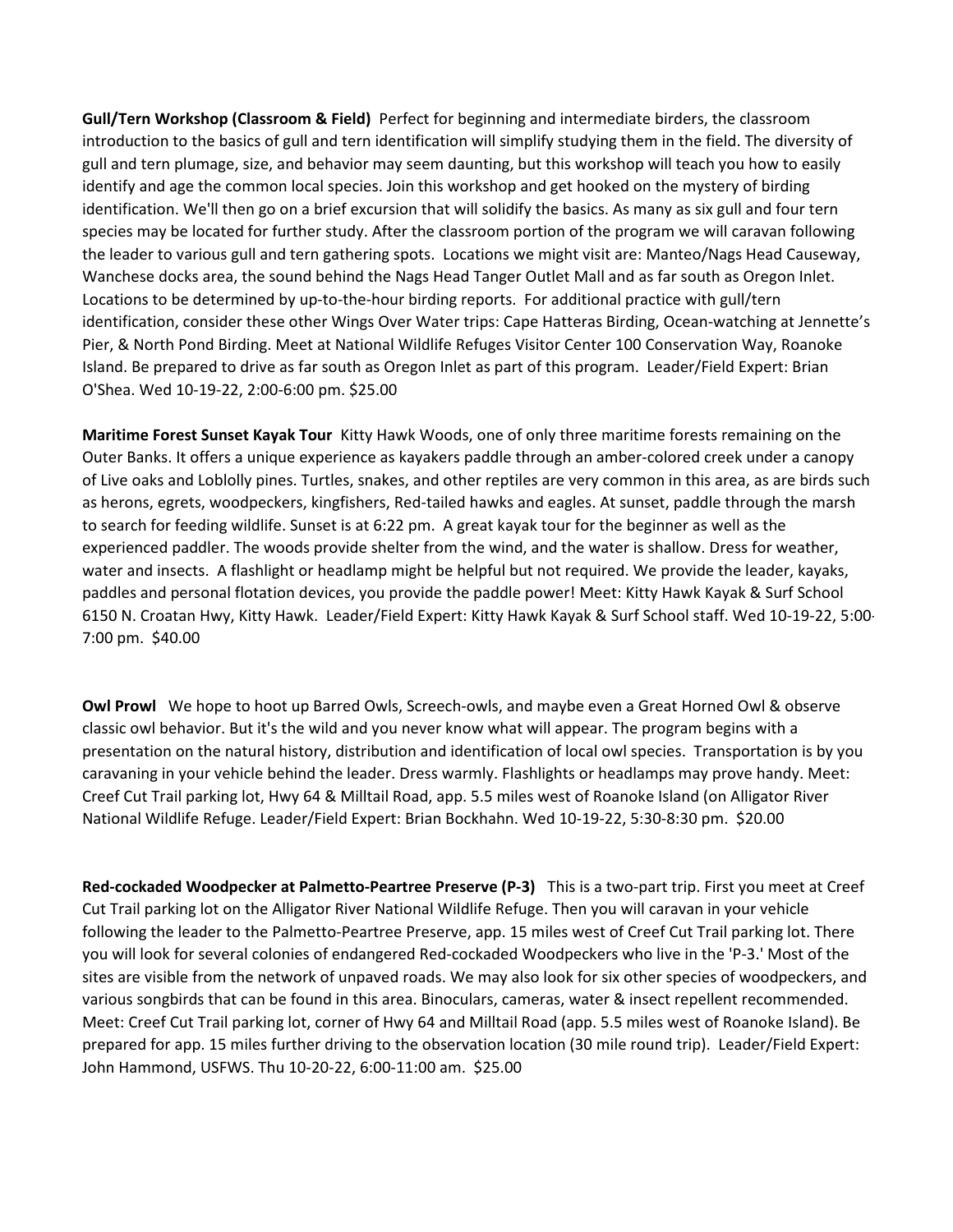**Pea Island National Wildlife Refuge Sunrise Kayak Tour** Enjoy a sunrise kayak tour through Pea Island National Wildlife Refuge. The shallow waters bring an abundance of shorebirds. This is where oystercatchers, plovers, gulls, cormorants and pelicans gather to feed. On occasion you may catch a glimpse of migrating Snow Geese. This is a stunningly beautiful paddle between islands of marsh grass during the first light of day. Sunrise 7:12 am. We provide the kayak, paddle, personal flotation device and leader, you provide the paddle power. Meet: New Inlet Boat Launch parking lot, app. 3 miles south of Pea Island Refuge visitor center. Leader/Field Expert: Kitty Hawk Kayak & Surf School staff Thu 10-20-22, 6:00-8:00 am. \$40.00

**Bird Banding in Nags Head Woods (NEW)** This is a unique opportunity to learn about the basics of bird banding from veteran field ornithologists with the Cape Fear Bird Observatory. Become familiar with the objectives of this type of scientific research and see the specialized tools of the trade-- in action! A series of nets will be deployed in order to intercept a variety of songbirds. Expect to see local species such as Eastern Towhees, Northern Cardinals, and Carolina Chickadees close up as well as a variety of migrating warblers, vireos and flycatchers. If we are very lucky, we just might catch a bird hawk such as a Sharp-shinned or Cooper's! Participants are urged to bring a camera and a folding chair. Meet: Nags Heads Woods Ecological Preserve parking lot, 701 West Ocean Acres Drive, Kill Devil Hills, NC 27948 Leader/Field Experts Susan Campbell & Evan Buckland Thur 10/20/22. 7:00-11:00 am. \$25

**Alligator River National Wildlife Refuge Birding and Wildlife** Explore Alligator River National Wildlife Refuge in areas open year-'round and others normally closed to the public. Look for waterfowl and shorebirds in the impoundments, raptors including bald and golden eagles over the farm fields, and songbirds in roadside vegetation. Rare species such as the Western Kingbird and Ash-throated Flycatcher have been found during previous festivals. Butterflies possible (weather permitting). Black bear often seen. Red wolf and bobcat are a possibility. Meet: Creef Cut Trail parking lot, Hwy 64 and Milltail Road (app. 5.5 west of Roanoke Island). Trip leader/Field Expert: Brian Van Druten, USFWS. Thu 10-20-22, 7:30-10:30 am. \$25.00

**Pea Island National Wildlife Refuge South Pond Birding** South Pond is normally closed off to visitors. It is only during guided Wings Over Water trips such as this one, that we are given special refuge permission to visit this otherwise closed area. The search for birds will include checking the impoundment for waterfowl and migratory shorebirds and also checking the undisturbed vegetation of the dikes and marshes for songbirds and raptors. Come prepared for mosquitoes. Cacti can also be a problem. Wear appropriate footwear. 1.5 to 2-mile walk. Meet: Pea Island National Wildlife Refuge Visitor parking lot, 14500 NC Hwy 12, app. 4 miles south of Oregon Inlet Bridge, west side of NC Hwy 12. Leader/Field Expert: Keith Watson. Thu 10-20-22, 7:30-11:00 am. \$25.00

**Roanoke Island Birding** Explore Roanoke Island's birding hotspots: from open lawns to dense forests, from salt marsh to scanning the sound, to birding the Wanchese harbor. Lots of photo opportunities. Look for year-round resident bird species as well as a mix of fall migrants, including warblers, vireos, kinglets, nuthatches woodpeckers, thrushes and sparrows. Binoculars and insect repellent recommended. Meet: National Wildlife Refuges Visitor Center 100 Conservation Way, Manteo, NC 27954, Roanoke Island. You will caravan to the various locations. Carpooling is optional. Good binoculars strongly recommended. Leader/Field Expert: Simon Thompson. Thu 10-20-22, 7:30-11:00 am. \$25.00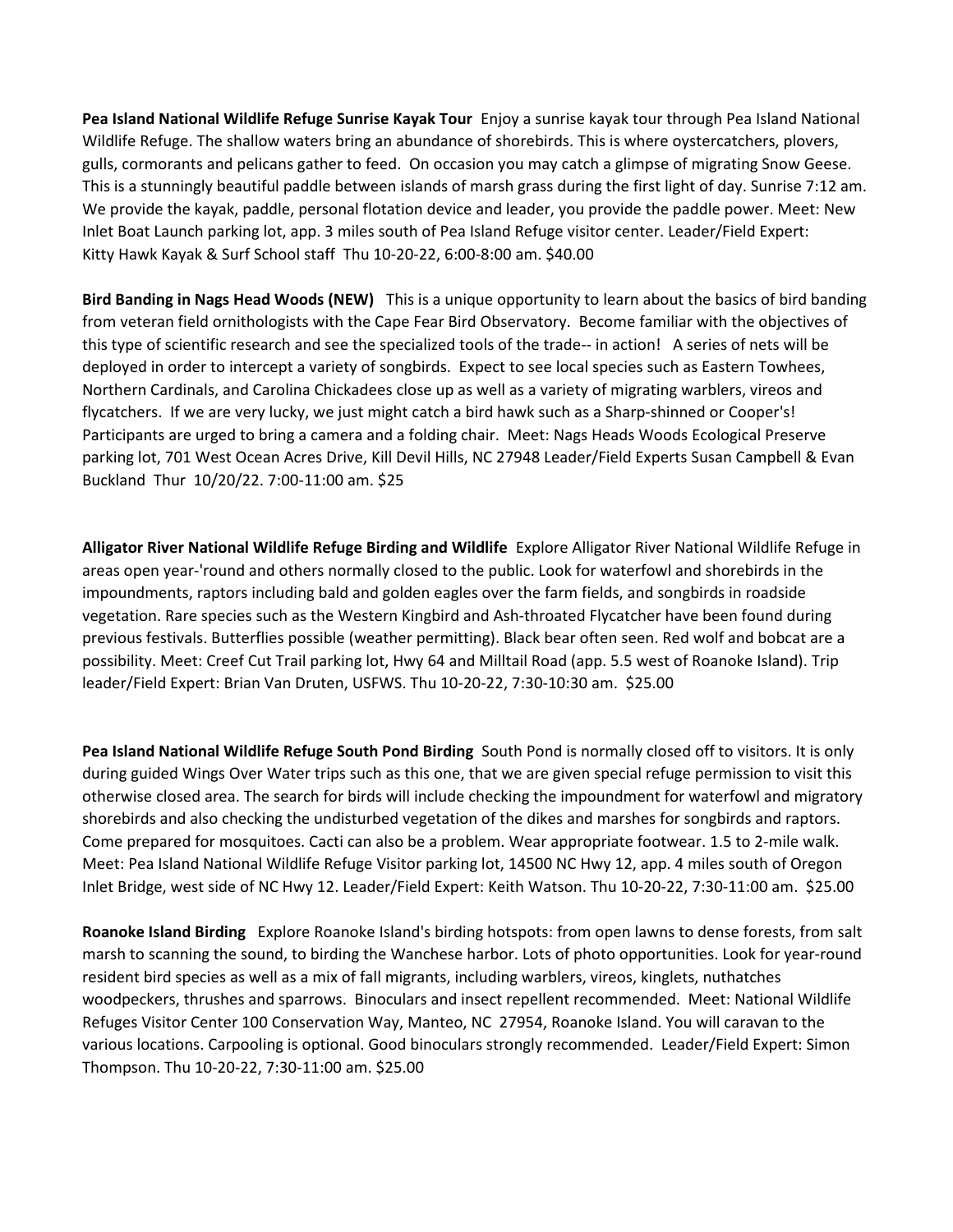**Birding the Northern Banks-From Corolla to Duck** Spend most of the day birding from north in Corolla and moving down to the boardwalk at Duck. Birding will begin with and include areas around Corolla village, including the Currituck Beach lighthouse and Whalehead Club area. We'll look for fall migrants including warblers, vireos, swallows and sparrows. We should see a few raptors, as well as terns and gulls. In the freshwater marsh areas rails are possible. If water levels are low, shorebirds may be present. We will enjoy lunch at a local restaurant and then head south to the famous Town of Duck boardwalk and vicinity, looking for more fall migrants, especially warblers and vireos. Meet at 7:30 a.m. in Duck at the Waterfront Shops parking lot, just beyond the blue water tower on the left in the Town of Duck. We will carpool/caravan from there north to Corolla. You will need to cover the cost of your lunch. Also, if you are already in Corolla we can arrange to meet you there rather than you having to drive to Southern Shores. Call 252-216-9464 to arrange a Corolla meeting location. Alert: When you're looking at overall driving, the mileage one way from Roanoke Island to Corolla is app. 41 miles. Good binoculars strongly recommended. Leaders/Field Experts: Jeff Lewis & Peggy Eubank. Thu 10-20-22, 7:30 am-3:00 pm. \$30.00

**Ocean-watching at Jennette's Pier for Casual Birders** Spend a leisurely morning watching for ocean-going birds from the vantage point of Jennette's Pier, a historic landmark owned and operated by the North Carolina Aquarium. The 1,000-foot pier is the perfect place for spotting both pelagic birds and an array of other species found along the shoreline during the fall. Scan for sea ducks, loons, cormorants, gulls, and terns as well as Northern Gannets and Brown Pelicans. Test your skills looking for birds flying just beyond the breakers. And, be on the lookout for dolphins and possibly a whale. If there's no surf fishing tournament going on we may also spend time on the adjacent beach studying flocks of gulls & shorebirds. Binoculars recommended. Spotting scopes would be helpful. For intermediate birders. Meet: Jennette's Pier 7223 S. Virginia Dare Trail, Nags Head, NC 27959. Jennette's Pier pedestrian entrance boardwalk near the parking lot. ALERT: Jennette's Pier charges a mandatory fee of \$2.00 to access the pier. The charge does not go to WOW and is not included in your registration fee. Leader/Field Expert: Marc Ribaudo. Thu 10-20-22, 8:00-11:00 am. \$25.00

**Cape Hatteras Birding** Cape Hatteras is one of the Outer Banks' premier birding locations. The Point, the Salt Pond and adjacent flats, dunes and wetlands are historically important to both anglers and birders. Expect to see not only Brown Pelicans, gulls, terns, seabirds, shorebirds, ducks, and waders, but also a variety of raptors and passerines are possible. Northern Gannets and an assortment of grebes and sparrows are possible as well. In years prior to the pandemic, this trip was in leader-driven in 4 wheel drive vehicles with some walking. Because of restrictions, the trip this year must be done on foot, app. 1 1/2 miles. Walking conditions vary form hardpacked shell surface to deep sand. Alert: App. 45 miles south from Roanoke Island (Manteo) to Cape Hatteras Lighthouse (Buxton). Make it a day on Hatteras Island. Combine this trip with the new *Buxton Woods Maritime Forest Hike* . It starts just a few miles away after lunch, Thursday only. Meet: Cape Hatteras Lighthouse parking lot, 46368 Old Lighthouse Road, Buxton, NC 27920. Leaders/Field Experts: John Wright & Kevin Markham, Thu 10-20-22, 8:00-11:30 am. \$25.00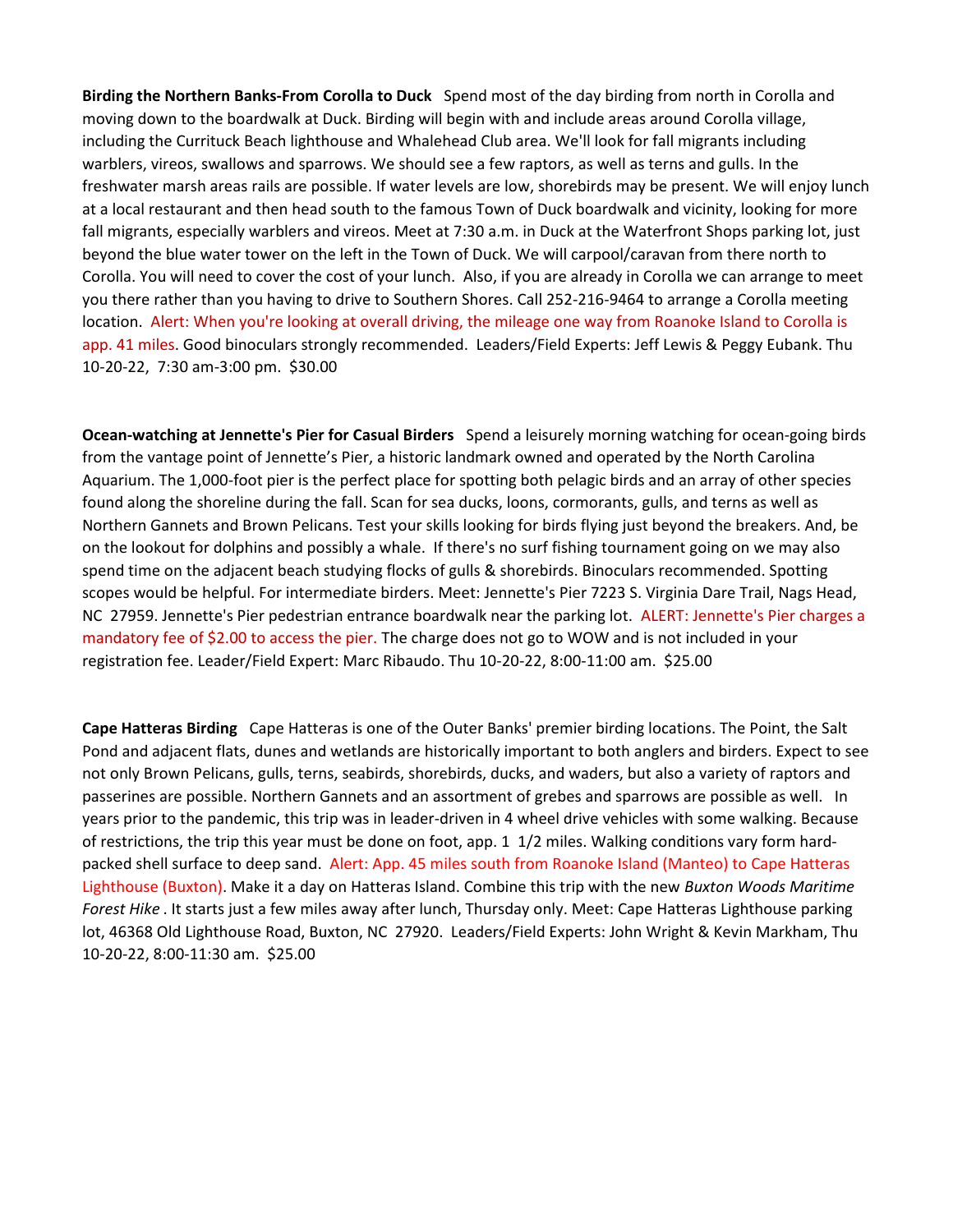**Alligator River National Wildlife Refuge Tram Tour (Family Friendly)** Enjoy the beauty of the refuge from the open-air tram! Sit back and enjoy the ride with your hands free to take fantastic photographs, or gaze at wildlife up-close through binoculars. Enjoy a lively narrative about the natural history of the refuge and hear fascinating stories of past and present uses of the land. Find out if there really were buffalo in Buffalo City. Discover techniques used to manage the mosaic of habitats for native wildlife. The tour will include Twiford Road which is normally closed this time of year. Because of varying temperatures and possible insects, dress appropriately to keep warm and prevent insect bites. Tram seating is a hard bench. You are welcome to bring a towel, blanket or seat cushion to use as seat padding to make the ride more comfortable. Binoculars and cameras are recommended but not required. Tram is handicapped and wheelchair accessible. Meet: Creef Cut Trail parking lot, Hwy 64 & Milltail Road, app. 5.5 miles west of Roanoke Island (on Alligator River National Wildlife Refuge). Leaders/Field Expert: Bob Glennon. Thu 10-20-22, 9:00 am-11 am. \$20.00

**Migrating Hawks and Monarchs (Family Friendly)** Join us at Jockeys Ridge State Park to watch for migrating hawks and butterflies. After a hawk ID orientation, we'll hike up to a hawk watching dune in hopes of seeing hawks, eagles and falcons as they migrate over the dunes and maritime forest, sometimes flying right overhead! We'll also take a few short hikes to catch and tag migrating monarchs and other butterflies while seeing frogs, lizards and more. Bring your own binoculars, we will have a few extra on hand. Butterfly nets will be provided. Parents must accompany children. Bring your lunch and a chair and stay to keep counting hawks if conditions are favorable. Rain or extreme weather could cancel the watch. Meet: Soundside access to Jockey's Ridge State Park located off West Soundside Road, .5 mile west of 158 (bypass) in Nags Head. Leader/Field Expert: Brian Bockhahn Thu 10-20-22, 9 am -noon. \$25.00

**Buxton Woods Maritime Forest Hike** Take a two-hour hike in the wild maritime forest, on relict sand dune ridges as high as 60 feet surrounding freshwater swales locally known as sedges. Located on the widest and wildest part of Hatteras Island, these topographic and geographic features combine to produce unique island habitat. The maritime forests, swamps, and inter-dune ponds of Buxton Woods provide habitat for much of the island's wildlife. Bring water. Wear comfortable walking shoes. Meet: Buxton Woods Nature Trail parking lot on Lighthouse Road, adjacent to the Cape Hatteras Lighthouse parking area. We may caravan to other nearby trails showing various aspects of wooded habitats. Alert: This meeting location is app. 48 miles south from Roanoke Island. Make it a day on Hatteras Island. Register for the morning, *Cape Hatteras Birding.* Leader/Field Expert: Marcia Lyons, retired Cape Hatteras National Seashore Park Naturalist & Field Biologist. Thu 10-20-22, 1:00-3:00 pm. \$25.00

**Pea Island National Wildlife Refuge South Pond Birding** South Pond is normally closed off to visitors. It is only during guided Wings Over Water trips such as this one, that we are given special refuge permission to visit this otherwise closed area. The search for birds will include checking the impoundment for waterfowl and migratory shorebirds and also checking the undisturbed vegetation of the dikes and marshes for songbirds and raptors. Come prepared for mosquitoes. Cacti can also be a problem. Wear appropriate footwear. 1.5 to 2-mile walk. Meet: Pea Island National Wildlife Refuge Visitor Center parking lot, 14500 NC Hwy 12, app. 4 miles south of Oregon Inlet Bridge, west side of NC Hwy 12. Leader/Field Expert: Simon Thompson. Thu 10-20-22, 1:00-4:30 pm. \$25.00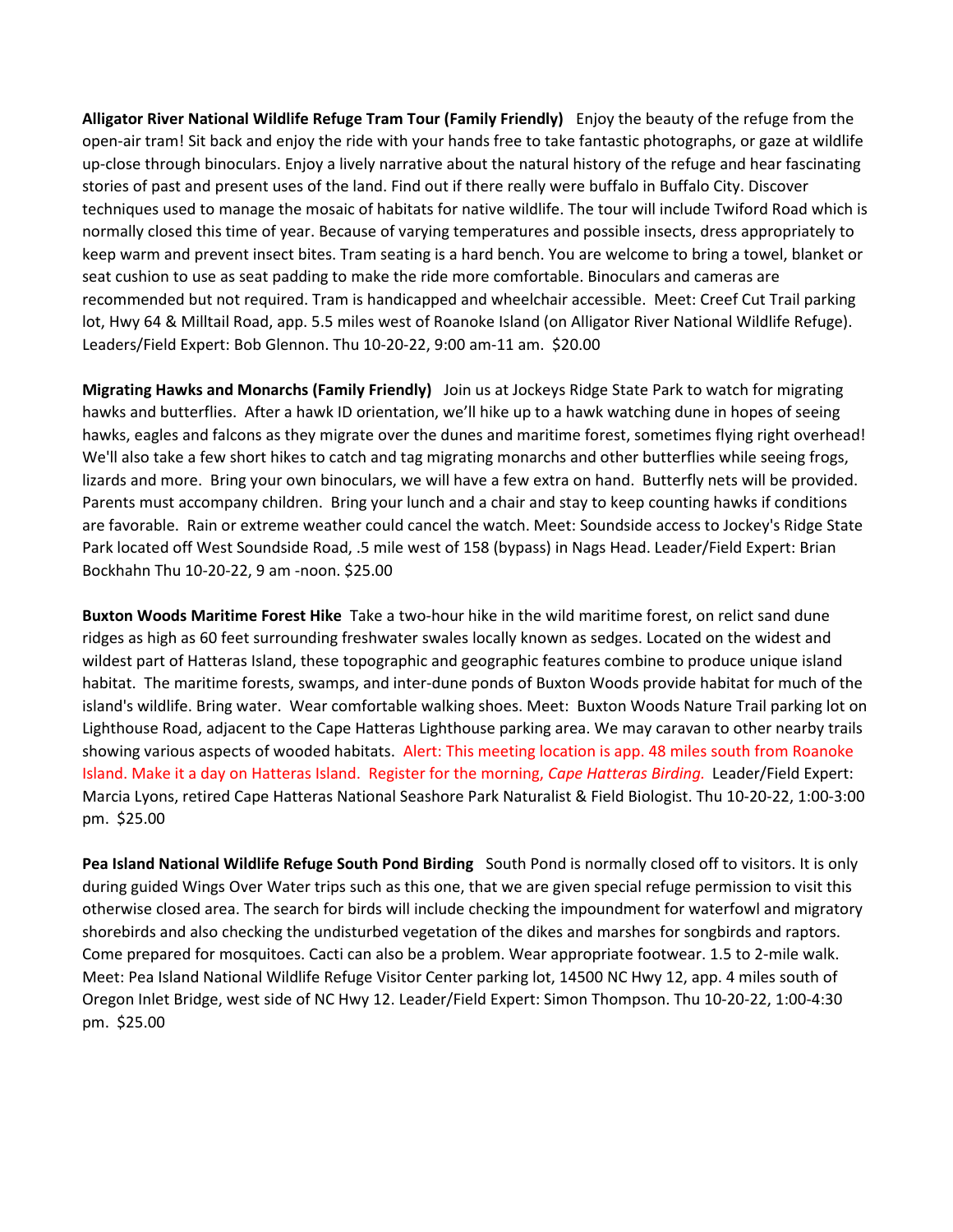**Bodie Island Marshes Late Afternoon Kayak Tour** Kayak one of the lesser explored paddling areas. This tour takes you from open sound into twisting and winding marsh grasses north of Bodie Island Lighthouse. Great for photography. Because we paddle in open sound waters it can be affected negatively by stiff winds. One back-up location if there is a wind issue, is the Kitty Hawk Kites waterfront location in downtown Manteo. You will be contacted via cell phone if a meeting location needs to occur. Meet: Kitty Hawk Kites 7517 S. Virginia Dare Trail (Nags Head-Manteo Causeway), Nags Head, NC 27959. 10-20-22, 3:00-5:00 pm. Leader/Field Expert: Kitty Hawk Kayak & Surf School Staff. \$40.00

**Red-cockaded Woodpecker at Palmetto-Peartree Preserve (P-3)** This is a two-part trip. First you will meet at Creef Cut Trail parking lot on the Alligator River National Wildlife Refuge. Then you will caravan in your vehicle following the leader to the Palmetto-Peartree Preserve, app. 15 miles west of Creef Cut Trail parking lot off of Hwy 64. There you will look for several colonies of endangered Red-cockaded Woodpeckers who live in the 'P-3.' Most of the sites are visible from the network of unpaved roads. We may also look for six other species of woodpeckers, and various songbirds that can be found in this area. Binoculars, cameras, water & insect repellent recommended. Meet: Creef Cut Trail parking lot, corner of Hwy 64 and Milltail Road, app. 5.5 miles west of Roanoke Island (on Alligator River National Wildlife Refuge). Be prepared for app. 15 miles further driving to the observation location (30 mile round trip). Leader/Field Expert: John Hammond/USFWS. Fri 10-21-22, 6:00-11:00 am. \$25.00

**Pea Island National Wildlife Refuge South Pond Birding Experience** Bring your own spotting scope/binoculars for some serious birding with an expert leader who will help you identify unusual species and direct you to special areas of this usually closed impoundment. Expect the usual songbirds, raptors, migratory shorebirds & waterfowl. Hope for the unique! Meet: Pea Island National Wildlife Refuge Visitor Center, 14500 NC Hwy 12, app. 4 miles south of Marc Basnight (Oregon Inlet) Bridge on the west side of NC Hwy 12. Leader/Field Expert: Kent Fiala. Fri 10-21-22, 7:30-11:00 am. \$25.00.

**Pea Island National Wildlife Refuge North Pond Birding** This walk, suitable for all levels of birding, will include the south and north dikes and will be paced to give participants an opportunity to study species found. Likely birds include dabbling ducks, herons, egrets; Brown Pelicans, White Ibis, raptors, shorebirds, gulls; terns, warblers, sparrows and blackbirds. App. 1.5-mile walking distance. Meet: Pea Island National Wildlife Refuge Visitor Center, 14500 NC Hwy 12, app. 4 miles south of the Oregon Inlet (Marc Basnight) Bridge on the west side of Hwy 12. Leader/Field Expert: Simon Thompson. Fri 10-21-22, 7:30-11:00 am. \$25.00

**Roanoke Island Birding** Explore Roanoke Island's birding hotspots: from open lawns to dense forests, from salt marsh to scanning the sound. Lots of photo opportunities. Look for year-round resident bird species as well as a mix of fall migrants, including warblers, vireos, kinglets, creepers, nuthatches, woodpeckers, thrushes and sparrows. Binoculars and insect repellent recommended. Meet: National Wildlife Refuges Visitor Center 100 Conservation Way, Roanoke Island. Carpooling may be an option, otherwise we will caravan to the various locations. Good binoculars strongly recommended. Leader/Field Expert: Jeff Lewis. Fri 10-21-22, 7:30-11:00 am. \$25.00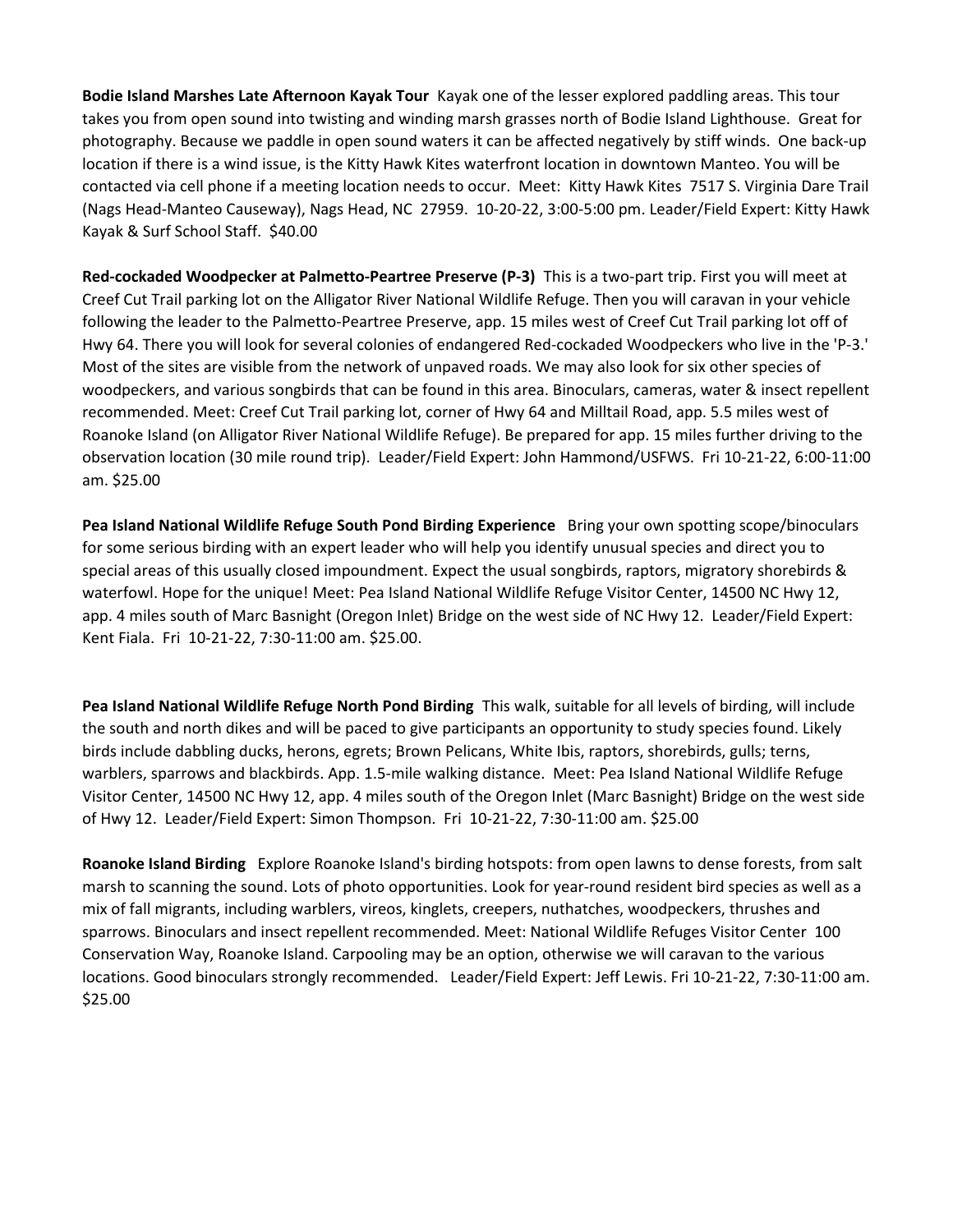**Ocean-watching at Jennette's Pier for Casual Birders** Spend the morning watching for ocean-going birds from the vantage point of Jennette's Pier, an historical landmark owned and operated by the North Carolina Aquarium. The 1,000-foot pier is the perfect place for spotting both pelagic birds and an array of other species found along the shoreline during the late fall. Scan for sea ducks, loons, cormorants, gulls and terns as well as Northern Gannets and Brown Pelicans. Test your skills looking for large flocks of fast-flying birds moving south just beyond the breakers. Be on the lookout for whales and dolphins. If there's no surf fishing tournament going on we may also spend time on the adjacent beach studying flocks of gulls & shorebirds. Binoculars are recommended. Spotting scopes would be helpful. Alert: Jennette's Pier charges a fee of \$2.00 You are responsible to bring \$2.00 to cover this charge. The money does not go to Wings Over Water and it is not part of your registration fee. Meet: Jennette's Pier 7223 S. Virginia Dare Trail, Nags Head, NC 27959. Jennette's Pier entrance boardwalk, at the parking lot. Leader/Field Expert: Keith Watson. Fri 10-21-22, 8:00-11:00 am. \$25.00

**Exploring Pine Island Audubon Sanctuary** Explore one of the gems of the region with special access to the various habitats of the 2600-acre Audubon Sanctuary. This guided walk, although focused on bird watching, will feature all the nature and history that the Pine Island Audubon Sanctuary has to offer. 2-mile walk on solid terrain. Meet: Audubon Nature Sanctuary, 300 Audubon Drive, Corolla, NC 27927 (app. 32 miles north of Roanoke Island off of NC Hwy 12). Pull onto Audubon Drive, wait at wooden gate. http://pineisland.audubon.org/visit 32 miles north of Roanoke Island off of NC Hwy 12. Leaders/Field Experts: Robbie Fearn, Director of the Donal C. O'Brien, Jr. Sanctuary and Audubon Center. Fri 10-21-22, 8:00-11:00 am. \$25.00

**Cape Hatteras Birding** Cape Hatteras is one of the Outer Banks' premier birding locations. The Point, the Salt Pond and adjacent flats, dunes and wetlands are historically important to both anglers and birders. Expect to see not only Brown Pelicans, gulls, terns, seabirds, shorebirds, ducks, and waders, but also a variety of raptors and passerines are possible. Northern Gannets and an assortment of grebes and sparrows are possible as well. In years prior to the pandemic, this trip was in leader-driven 4 wheel drive vehicles with some walking. But, because of restrictions, the trip this year must be done on foot, app. 1 1/2 miles. Walking conditions vary from hard-packed shell surface to deep sand. Alert: App. 45 miles south from Roanoke Island (Manteo) to Cape Hatteras Lighthouse (Buxton). Meet: Cape Hatteras Lighthouse parking lot, 46368 Old Lighthouse Road, Buxton, NC 27920. Leaders/Field Experts: John Wright, Kevin Markham, Taylor Piephoff & Carson Wood. Fri 10-21-22, 8:00-11:30 am. \$25.00

**Ocracoke Island Birding (Distant Trip)** Explore this wonderful 15-mile-long barrier island which is entirely in the Cape Hatteras National Seashore. Birding can change from day-to-day, especially in the fall. We will be on the lookout for lots of shorebirds, including Red Knots, White and Glossy Ibis, Peregrine Falcons, Eurasian Collareddoves, Palm warblers and Red-breasted Nuthatches and, hopefully, spectacular views of Northern Gannets feeding just offshore. Stops will include a maritime forest, the dunes for an overview of migrating raptors, marshes, the beach, views of Pamlico Sound and Springer's Point. Meet at the northern Ocracoke ferry terminal parking area. ALERT: This trip is one of WOW's most southern programs. Plan your WOW schedule considering the travel time. It is 63 miles from Roanoke Island to the Hatteras ferry terminal. The free ferry ride takes approximately 65 minutes and does not take reservations, loading first come, first served. Call 1-800-BYFERRY to confirm ferry schedules or check on-line. On your ferry ride crossing Hatteras Inlet, look for waterfowl, gulls, terns, cormorants, and pelicans. Call your trip leader (202- 468-2871) if you are delayed. Consider pairing this trip and register for Friday Cape Hatteras Birding or Buxton Woods Maritime Forest Hike or Birding Portsmouth Island on Saturday. Leader/Field Expert: Peter Vankevich. Fri 10-21-22, 8:00 am-2:00 pm. \$25.00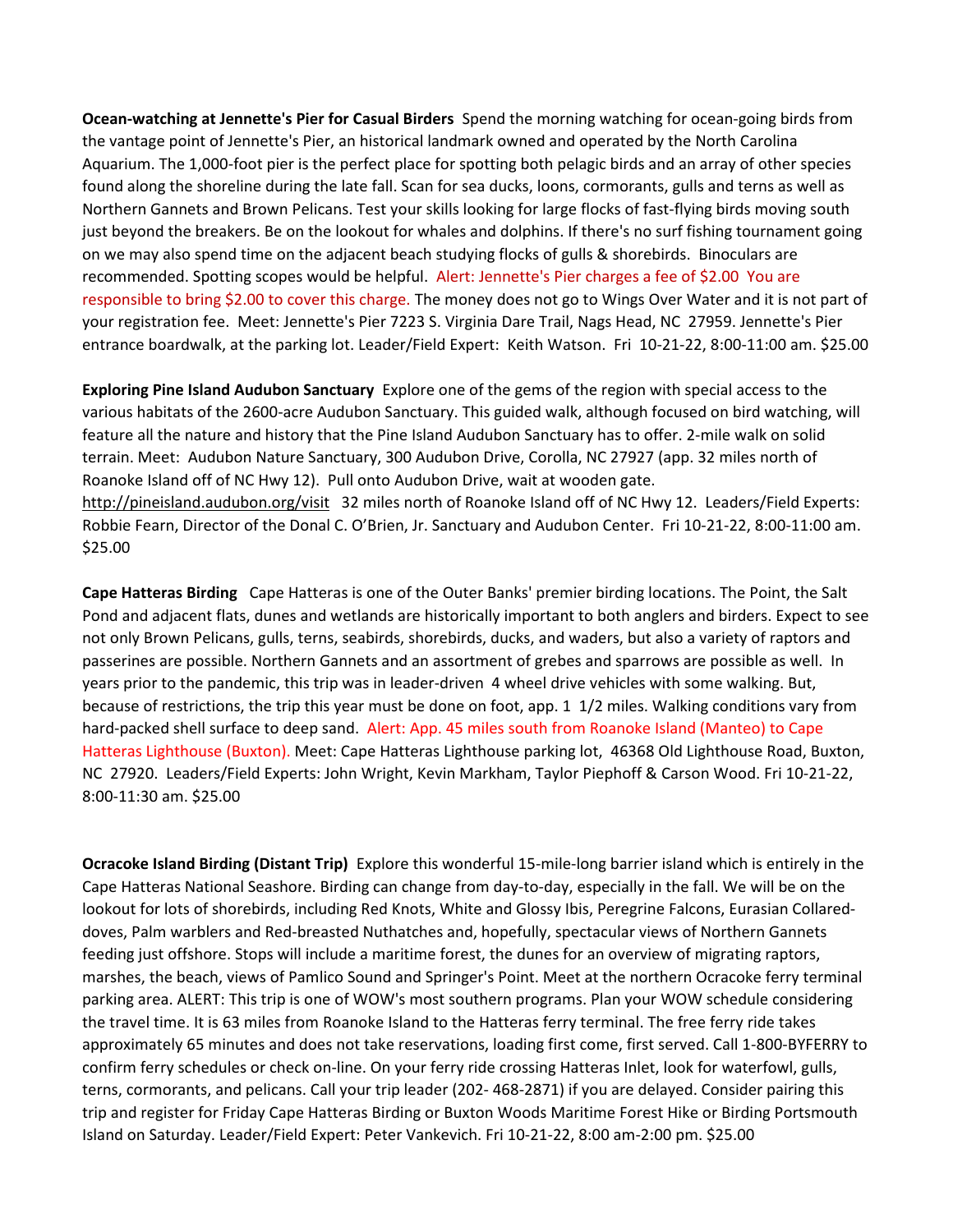**Mashoes Marshes Kayak Tour** Kayak with experienced, local guide through the backwater canals and creeks of the Mashoes community. This is a lesser-traveled portion of the Alligator River National Wildlife Refuge, making it one of the most pristine kayak locations on the Outer Banks. The trip combines open water and narrow, winding paths through cordgrass fields. Participants will also have the opportunity to explore on foot a remote beach and maritime forest along the Albemarle Sound. We provide the leader, the kayaks, paddles and personal flotation devices, you provide the paddle power! Meet: Mashoes Road roadside canal launch area 3.3 miles northwest of Hwy 64/264, Manns Harbor. Look for leader and kayak trailer and park on roadside completely off of the roadway. Leader/Field Expert: Coastal Kayak Touring Company. Fri 10-21-22, 9:00-11:30 am. \$40.00

**How to Listen-An Introduction to Birding by Ear** Introducing birding by ear for those interested in learning basic information helpful in identifying and remembering common bird songs. Many beginning birders wonder how to identify a bird by sound when the bird cannot be seen. Using recorded bird songs, this class will give you the techniques of how to be a good listener. Learning the techniques of how to listen is an important aspect of our day-to-day human interaction, but it is also an excellent basic tool for bird identification. Cathryn Sill leads this short class on the ways to listen. Especially designed for beginning birders and anyone who wants to improve their listening skills. Most advanced birders will have already developed the skills taught in this class. Meet: National Wildlife Refuges Visitor Center, 100 Conservation Way, Manteo, NC 27954, Roanoke Island. Conference room. Leader: Cathryn Sill. Fri 10-21-22, 12:30-2:00 pm, \$20.00

**Bodie Island Lighthouse Birding** Look for songbirds around the lighthouse and on wooded trails, and for waterbirds (swans, geese, ducks, grebes, herons, egrets, ibis, rails, etc.) from the boardwalk by the ponds. While the emphasis will be on birds, the search will also include identifying butterflies and dragonflies (weather permitting). Local plant life will also be pointed out, and fun flora facts will be mentioned relating to both human culture and the importance to birds. Meet: Bodie Island Lighthouse parking lot near the north end restrooms, 8210 Bodie Island Lightouse Road S. Nags Head, NC 27954. Leader/Field Expert: Karen Lebing & Marc Ribaudo. Fri 10-21-22, 1:00-4:30 pm. \$25.00

**Hummingbird Banding (Family Friendly) (Buxton-South)** We have two different hummingbird banding locations-Roanoke Island (north) and Hatteras Island (south). Be careful choosing the correct date and location. Hummingbird expert and licensed bander, Susan Campbell will demonstrate techniques for capturing and banding hummingbirds. The program also will provide useful tips on attracting hummingbirds. Both the north & south groups will go to residences that host hummingbirds throughout the year. On Friday the demonstration will be held at a Buxton residence located near the Buxton Woods Coastal Reserve. On Saturday the program will visit a Roanoke island residence. Consider bringing along a folding chair. We will be in one spot and standing may get tiring. ALERT: Because this is a 'Family Friendly' trip, two children 12 or under may accompany a paying, supervising adult at no charge. To include your child or children you must make reservations by either calling or emailing. 252-216-9464 or wow@coastalwildliferefuge.com Meet: Cape Hatteras Secondary School parking lot, near tennis courts, 48576. NC Hwy 12, Buxton, NC 27920 (App. 48 miles south of Roanoke Island). From there you will caravan following the leader to the hummingbird banding location. Leader/Field Expert: Susan Campbell & Evan Buckland. Fri 10-21-22, 2:00-4:00 pm \$25.00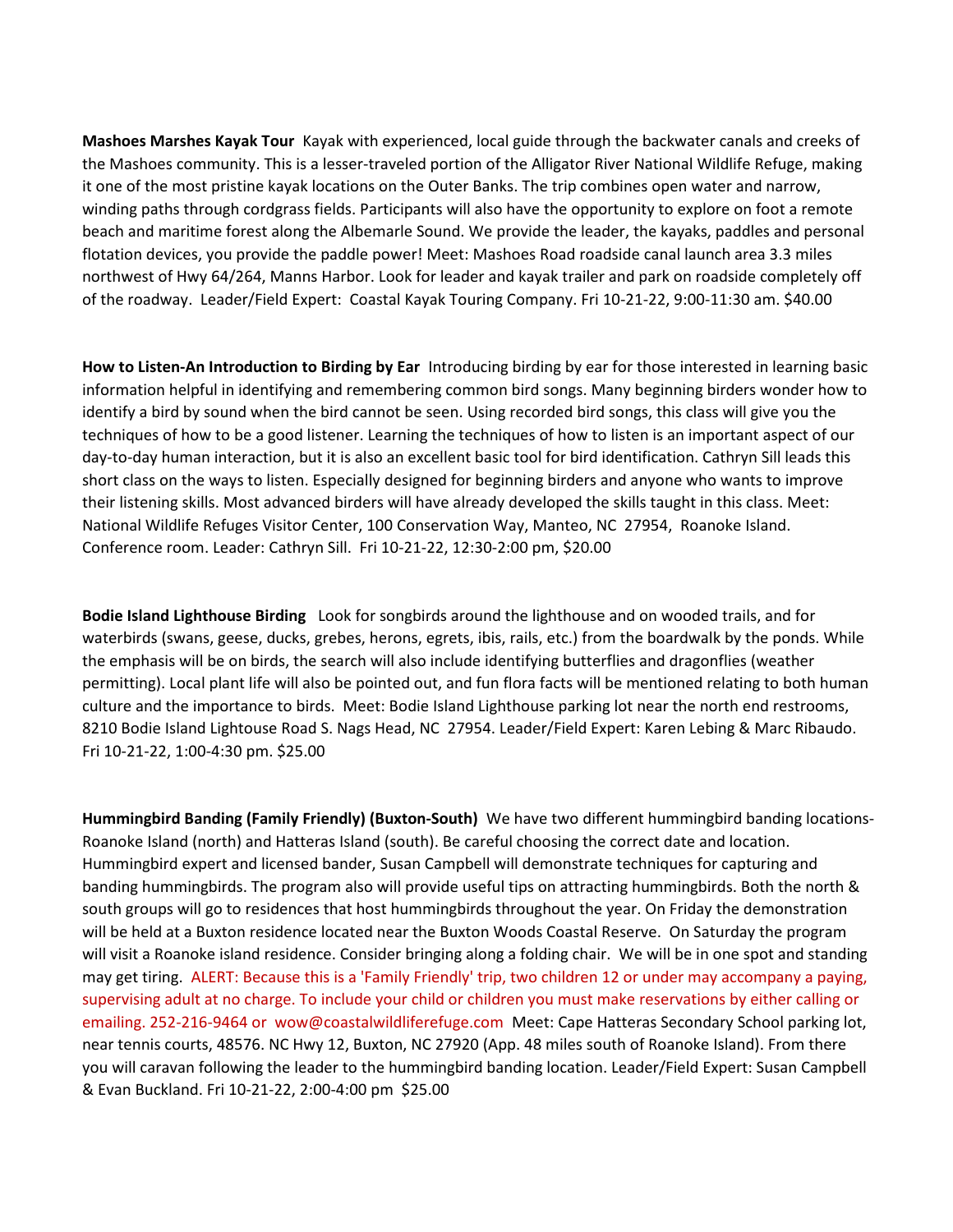**Bird Drawing and Watercolor with John Sill** If you have ever wanted to learn to draw, sketch and paint birds this is the class for you! John Sill is one of the country's top nature artists. You will enjoy your time learning to draw with John. Besides being a nature artist John is the illustrator of over 2 dozen nature books written by his wife, Cathryn. John was the 2012 Wings Over Water keynote speaker. Each year since, John has returned to teach a basic class in bird sketching, focusing on waterfowl, shorebirds and songbirds. This year John has modified the class from only basic pencil and paper bird drawing to a class that now includes watercolors. You will spend the beginning of the class learning the basics of drawing a bird. Using an overhead projector, John will demonstrate how to outline and draw what you see. By the end of class you will have a good idea of how to draw basic birds and maybe more. If you are beyond the basic drawing level, John will help you refine and develop your skills. Then you will transfer your bird drawing to watercolor paper and render a watercolor of your bird. We will provide all basic supplies but you are welcome to bring your own. Meet: National Wildlife Refuges Visitor Center. 100 Conservation Way, Manteo, NC 27954. Fri 10-21-22, 2:15-4:15 pm. \$30.00

**Alligator River National Wildlife Refuge Sunset Kayak Tour (Experienced Paddlers Only)** During Wings Over Water, refuge managers grant us special use, after-hours exceptions for selected trips. Take a kayak tour through the black waters of Alligator River National Wildlife Refuge while the fading light of day casts a soothing spell on your relaxing journey. Learn about Buffalo City and the history of the area before it became a refuge. Bathed in silence and the dimly lit sky, listen for the calls of the wild. You may even see the Alligator River Refuge's native nocturnal life. Dress warmly. Bring a flashlight or headlamp recommended. Sunset is 6:20 pm. We provide the leaders, the kayaks, the paddles and the personal flotation devices, you provide the paddle power! This is a Wings Over Water exclusive opportunity to be on the refuge when it is normally closed after dark. For experienced paddlers. Meet: Buffalo City boat ramp (end of the road), 2 miles south of Hwy 64, Buffalo City Road (on Alligator River National Wildlife Refuge). Leader: Coastal Kayak Touring Company. Fri 10-21-22, 5:00-7:00 pm. \$40.00

**Owl Prowl** We hope to hoot up Barred Owls, Screech-owls, and maybe even a Great Horned Owl & observe classic owl behavior. But it's the wild and you never know what will appear. The program begins with a presentation on the natural history, distribution and identification of local owl species. Transportation is you driving in caravan behind the program leader. Dress warmly. Flashlights or headlamps may prove handy. Meet: Creef Cut Trail parking lot, Hwy 64 & Milltail Road, app. 5.5 west of Roanoke Island (on Alligator River National Wildlife Refuge). Leader/Field Expert: Brian Bockhahn. Fri 10-21-22, 5:30-8:30 pm. \$20.00

**Pea Island National Wildlife Refuge South Pond and Beach Birding** The first hour will be spent ocean-watching and searching for and identifying ocean and beach birds. The rest of the trip will be spent birding the impoundments, dikes, and marshes of South Pond. Expect a variety of waterfowl, herons, egrets, wrens and sparrows. American Bitterns are possible. If we have good weather, there is also a chance for an assortment of raptors. With any luck we might find some warbler species in addition to all of the Yellow-rumps! While the emphasis will be on birds, the search will include identifying butterflies and dragonflies that we might encounter (weather permitting). Fun flora facts will be mentioned relating to both human culture and the importance to birds. Meet: Pea Island National Wildlife Refuge Visitor Center, 14500 NC Hwy 12, app. 4 miles south of Oregon Inlet Bridge on west side of NC Hwy 12. Leaders/Field Experts: Karen Lebing & Marc Ribaudo. Sat 10-22-22, 7:30- 11:00 am. \$25.00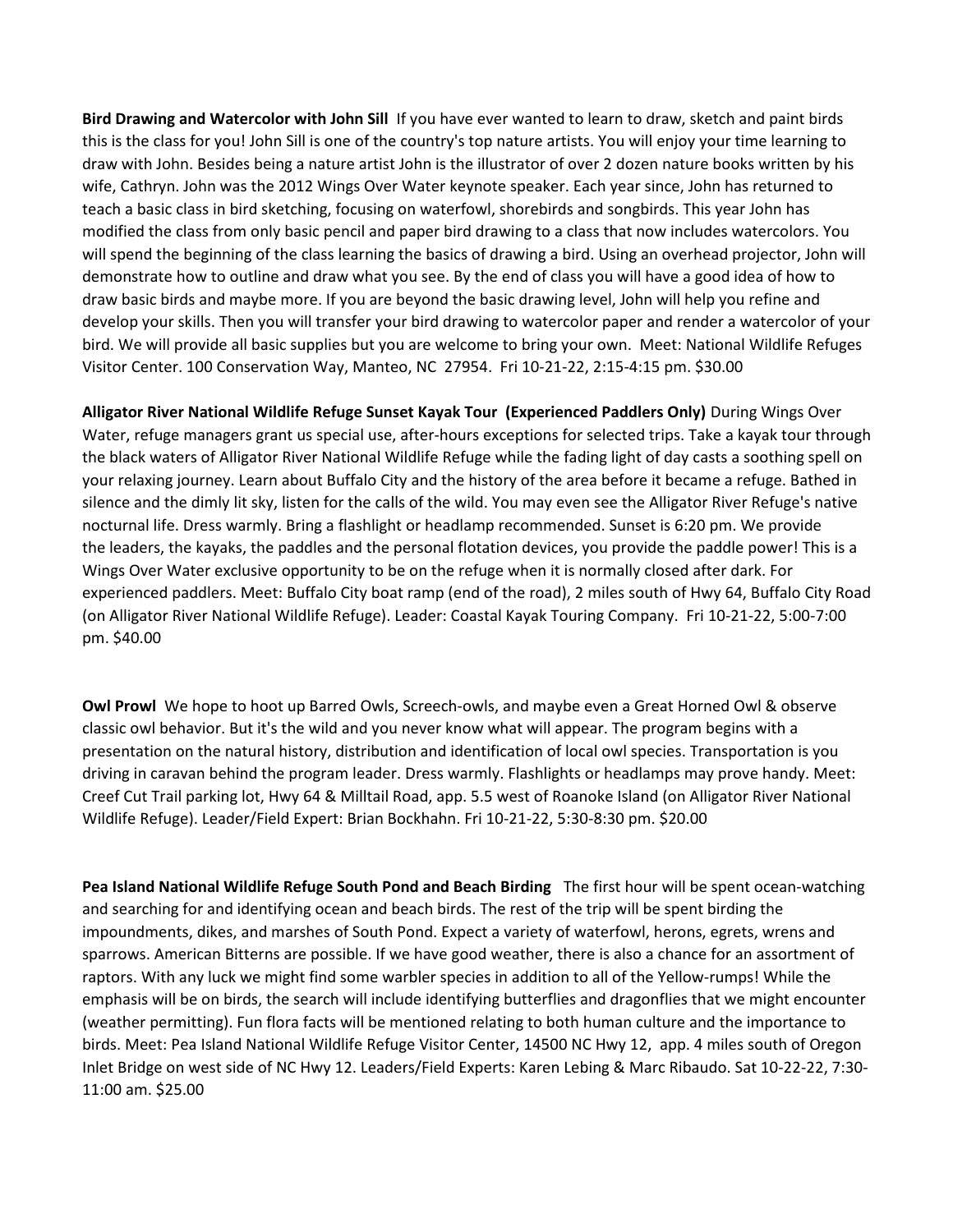**Bodie Island Lighthouse & Beach Birding** Look for songbirds around the lighthouse and on wooded trails, and for waterbirds from the boardwalk by the ponds. Then experience the diversity of the island's habitats by spending an hour on nearby Coquina Beach watching for migrating scoters, loons, seabirds, and marine mammals. Be prepared to walk up to 1 mile on paved or hard-packed, flat terrain. Meet: Bodie Island Lighthouse parking lot, near the north end restrooms. 8210 Bodie Island Lighthouse Road, Nags Head, NC 27959. Leader/Field Expert: Steve Shultz. Sat 10-22-22, 7:30-11:00 am. \$25.00

**Oregon Inlet Old Coast Guard Station Birding** Where the ocean meets the sound you will find an interesting selection of birds. Around the historic Oregon Inlet old Coast Guard Station look for land birds and whatever else may fly through the often volatile Oregon Inlet corridor. Walk sand flats to find terns, shorebirds, and Piping Plover. Explore the rock jetty for Purple Sandpiper and view the inlet and ocean for waterbirds. App. one mile walk. Meet: Southern Oregon Inlet Bridge parking lot. If you're headed south on NC Hwy 12, this lot is immediately east (left) after crossing the bridge. Leader/Field Expert: Ricky Davis. Sat 10-22-22, 7:30-11:30 am. \$25.00

**Pamlico Sound Birding Kayak Tour** Created by popular demand we have a water trip designed for birders and non-birders alike. On this outing, you'll have both a paddling and a birding guide. Kayak out of the Salvo Day Use Area (a Cape Hatteras National Seashore National Park Service area) with an experienced local birder and a paddling co-leader. The Salvo Day Use Area is located on the shores of the Pamlico Sound. The tour is designed specifically for those interested in viewing the many bird species that live along the marshlands, feed along the shores, and swim the waters of the sound. Paddling along the shoreline and into coves and canals, you will see the richness and diversity of our wetlands. We will move slowly, stopping at many inlets to view birds. There are usually a variety of shore birds and long-legged water birds, such as Great egrets, Tricolored herons, Willets and Sandpipers. You may also be able to see one of the local raptors, such as an Osprey or a Bald eagle. There is no better way to view this area than by kayak since it is inaccessible by vehicle or foot. Skill level-beginning paddlers and above. If you bring binoculars, camera or items you don't want to get wet we suggest you also bring a dry bag for protection. We provide the kayaks, paddles, personal flotation devices and guides, you provide the paddle power. Meet: Salvo Day Use Area, 5.6 miles south of Rodanthe on west side of NC 12, S. Leaders/Field Experts: Kitty Kayak & Surf School staff and Jonathan Cooley Sat 10-22-22, 8:00-11:00 am. \$40.00

**Cape Hatteras Birding** Cape Hatteras is one of the Outer Banks' premier birding locations. The Point, the Salt Pond and adjacent flats, dunes and wetlands are historically important to both anglers and birders. Expect to see not only Brown Pelicans, gulls, terns, seabirds, shorebirds, ducks, and waders, but also a variety of raptors and passerines are possible. Northern Gannets and an assortment of grebes and sparrows are possible as well. In years prior to the pandemic, this trip was in leader-driven in 4 wheel drive vehicles with some walking. Because of restrictions, the trip this year must be done on foot, app. 1 1/2 miles. Walking conditions vary form hardpacked shell surface to deep sand. Alert: App. 45 miles south from Roanoke Island (Manteo) to Cape Hatteras Lighthouse (Buxton). Meet: Cape Hatteras Lighthouse parking lot. 46368 Old Lighthouse Road, Buxton, NC 27920. Leaders/Field Experts: John Wright, Kevin Markham, Taylor Piephoff & Carson Wood. Sat 10-22-22, 8:00-11:30 am. \$30.00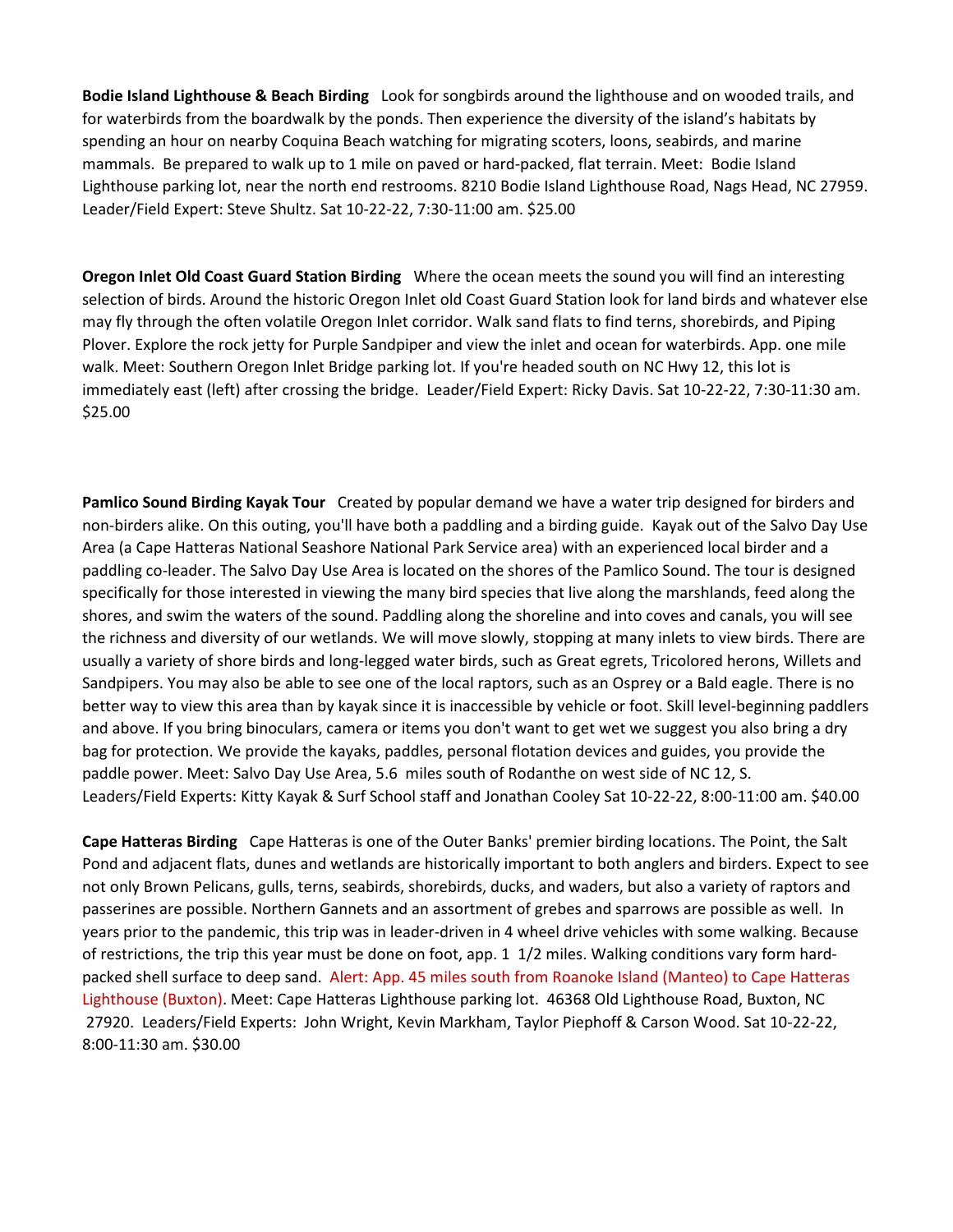**Birding Portsmouth Island (Distant Trip) Bird the abandoned village on Portsmouth Island, now part of the Cape Lookout National Seashore and maintained by the National Park Service. Established in 1752, for many years it was the largest European settlement on the Outer Banks serving as a major shipping port. Starting with the Civil War, it began a long decline with the last residents leaving in 1971. Portsmouth Island is one of the last wild frontiers of the Outer Banks. The overall experience makes this a truly once-in-a-lifetime birding trip. Expect a variety of waders, shorebirds, especially American Oystercatchers, raptors, and thicket-loving birds. Your registration fee covers the chartered boat which transports participants from Ocracoke to the sound side of Portsmouth Island. Be prepared for walking and insects. Mosquitoes can be fierce. ALERT: This trip requires careful planning with lots of travel time. It is Wings Over Water's most southern trip. The trip is unique and wonderful. But we urge you to plan your schedule carefully due to the time and distance involved. It is 63 miles from Roanoke Island to the Hatteras ferry docks. There is a wait to get on the ferry which departs on the hour. The ferry ride takes app. 65 minutes. Once off the ferry you have another 20-to- 30-minute drive south to the meeting location in Ocracoke village. You may choose to spend the night before on Ocracoke. Consider combining this field trip and that of Ocracoke Island that takes place the day before. But keep in mind that if this trip gets cancelled due to weather, you may be committed to your motel reservation. Call 1-800-BYFERRY to confirm ferry schedules. Hatteras Inlet ferries are free loading first come, first serve. Call the trip leader if you have a ferry delay (202-468-2871). Meet at the ferry parking lot, south end of Ocracoke Island. Save one-day long-distance driving, consider pairing this trip with Friday Hatteras Island Trips - Cape Hatteras Birding or, Hummingbird Banding (Buxton South) or, Friday's Ocracoke Island Birding. Leader/Field Expert: Peter Vankevich, Sat 10-22-22, 8:00 am - 1:00 pm** 

**Mattamuskeet National Wildlife Refuge Tram Tour-Birding & Wildlife.** Join veteran leader Susan Campbell on this special trip! Mattamuskeet National Wildlife Refuge is renowned for its waterfowl and is widely recognized as one of the best birding sites in North Carolina. During the fall and winter hundreds of thousands of migratory birds, including a variety of ducks, geese and swans migrate to Lake Mattamuskeet, the largest natural lake in the state. Besides waterfowl you may also see bald eagles, warblers, waders, otters and muskrats. Binoculars and a bird identification book are recommended. Dress for the weather. The tram has hard seating, you may bring a seat cushion, towel or blanket on which to sit for more comfort. Meet: Lake Landing/Great Ditch Road parking area GPS 35.48338, -76.07834. Off of Hwy 264 between Englehard and Mattamuskeet National Wildlife Refuge. This location is 5 miles south of Engelhard and 9.5 miles north of Mattamuskeet National Wildlife Refuge. We DO NOT meet at the Mattamuskeet National Wildlife Refuge Visitor Center. You'll be turning off of Hwy 264 onto a dirt/gravel road. After you turn, a canal will be on your left as you drive straight ahead to the parking/meeting area. ALERT: App. 59 miles from Roanoke Island to this location. For distant trips, consider travel times when planning your WOW schedule. Leader/Field Expert: Susan Campbell & Evan Buckland. Sat 10- 22-22, 9:00 am-noon. \$25.00

**Birding 101 (Classroom & Field)** Birding 101 is designed for the inexperienced or casual bird watcher who would like to improve their birding skills. Using a combination of classroom and field exercises, participants will learn clues to solve the bird identification puzzle. Following classroom discussion and identification exercises, participants will put their new skills to work with a short walk at a nearby location. Although designed for the beginning birder, others may learn methods to expand their birding skills. Binoculars are recommended but not required. Due to class length you might want to bring a snack and water. Meet: National Wildlife Refuges Visitor Center, 100 Conservation Way, Manteo, NC 27954, Roanoke Island, conference room. Leader/Field Expert: Colleen Bockhahn. Sat 10-22-22, 1:00-4:00 pm. \$25.00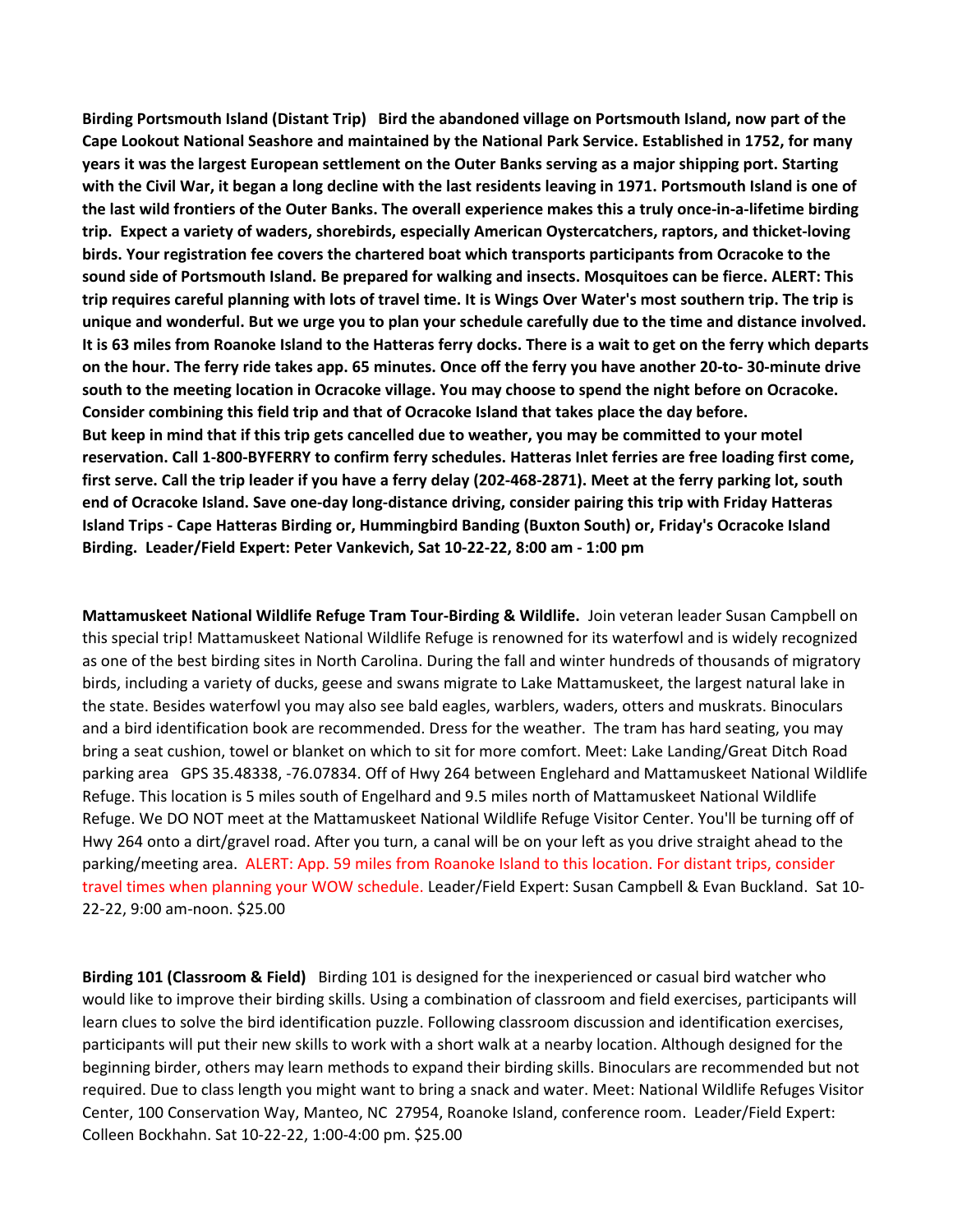**Shorebirds & Waders** The marshes, flats, and beaches of the Outer Banks are some of the best places in North Carolina to enjoy two groups of birds closely associated with the coast, shorebirds and waders. Join us as we roam the coast from Nags Head to Rodanthe in search of sandpipers, plovers, godwits, herons and egrets. This trip will focus on the identification of shorebirds and waders by size, plumage, and behavior. Learn which shorebirds winter in North Carolina and where some of our migrants end up. You might be surprised! The exact locations that we will visit will depend on current conditions and the timing of the tides, but may include Bodie Island Lighthouse, Oregon Inlet, and Pea Island National Wildlife Refuge. Spotting scopes are helpful, but not required. Mosquito repellent may be appropriate at Pea Island. The bugs can be fierce! Be prepared to walk up to 2 miles along mainly flat, hard-packed terrain. Meet: Bodie Island Lighthouse parking lot, 8210 Bodie Island Lighthouse Road, Nags Head, NC 27959, at north end near the rest rooms. You will carpool or caravan to the various other locations. Leader/Field Expert: Steve Shultz. Sat 10-22-22, 1:00-4:30 pm. \$25.00

**Pea Island National Wildlife Refuge South Pond Birding** The search for birds will include checking the impoundment for waterfowl and migratory shorebirds and also checking the undisturbed vegetation of the dikes and marshes for songbirds and raptors. Come prepared for mosquitoes. Cacti can also be a problem. Wear appropriate footwear. 1.5 to 2-mile walk. Meet: Pea Island National Wildlife Refuge Visitor Center parking lot, 14500 NC Hwy 12, app. 4 miles south of Oregon Inlet Bridge, west side of NC Hwy 12. Leader/Field Expert: Jeff Lemons. Sat 10-22-22, 1:00-4:30 pm. \$25.00

**Bird Drawing and Watercolor with John Sill.** If you have ever wanted to learn to draw, sketch and paint birds this is the class for you! John Sill is one of the country's top nature artists. You will enjoy your time learning to draw with John. Besides being a nature artist John is the illustrator of over 2 dozen nature books written by his wife, Cathryn. John was the 2012 Wings Over Water keynote speaker. Each year since, John has returned to teach a basic class in bird sketching, focusing on waterfowl, shorebirds and songbirds. This year John has modified the class from only basic pencil and paper bird drawing to a class that now includes watercolors. You will spend the beginning of the class learning the basics of drawing a bird. Using an overhead projector, John will demonstrate how to outline and draw what you see. By the end of class you will have a good idea of how to draw basic birds and maybe more. If you are beyond the basic drawing level, John will help you refine and develop your skills. Then you will transfer your bird drawing to watercolor paper and render a watercolor of your bird. We will provide all basic supplies but you are welcome to bring your own. Meet: National Wildlife Refuges Visitor Center 100 Conservation Way, Manteo, NC 27954, Roanoke Island, conference room. Leaders/Artist: John & Cathryn Sill. Sat 10-22-22, 2:00-4:00 pm. \$30.00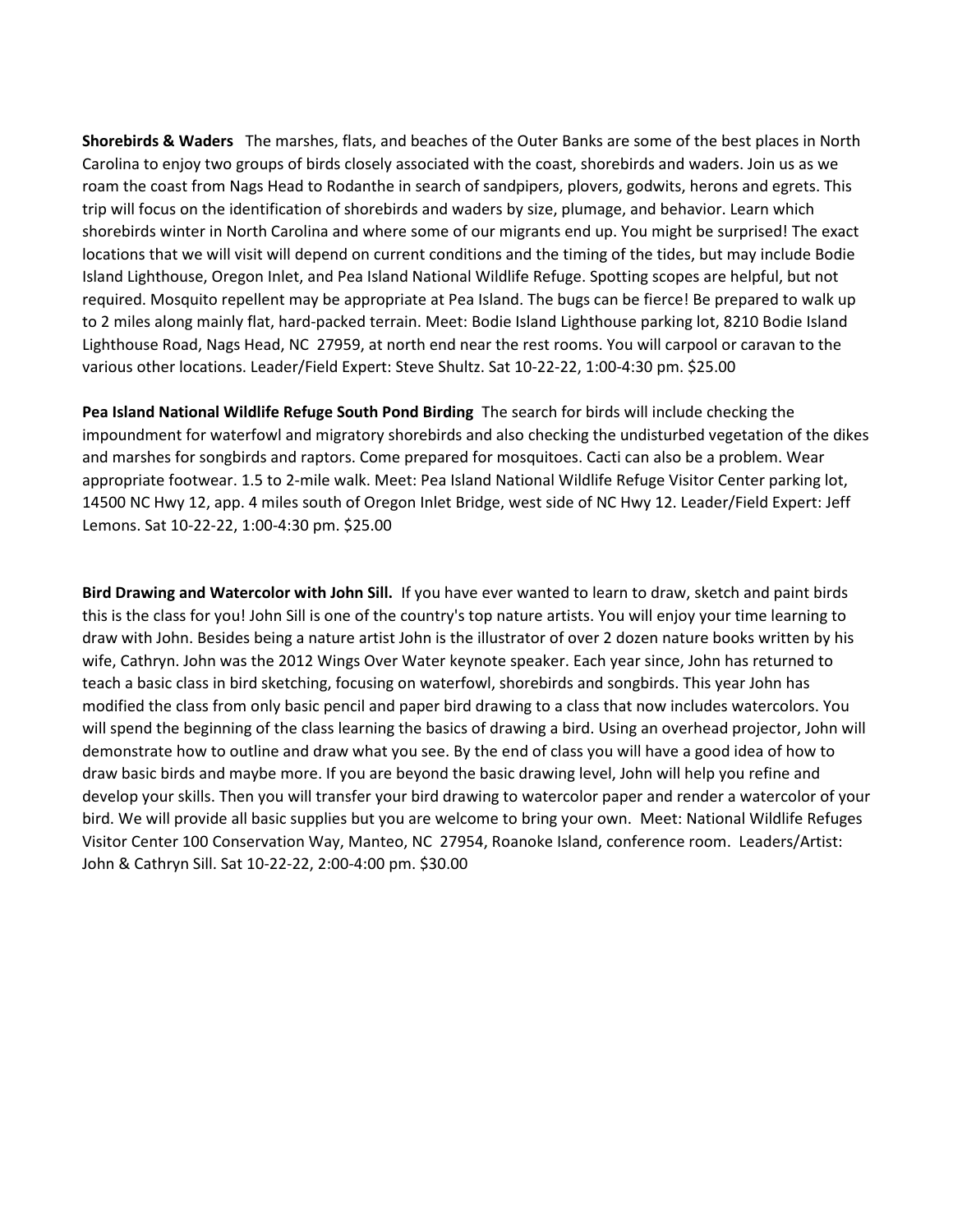**Hummingbird Banding (Roanoke Island-North) (Family Friendly)** We have two different hummingbird banding locations-Roanoke Island (north) and Hatteras Island (south). Be careful choosing the correct date and location. Hummingbird expert and licensed bander, Susan Campbell will demonstrate techniques for capturing and banding hummingbirds. The program also will provide useful tips on attracting hummingbirds. Both the north & south groups will go to residences that host hummingbirds throughout the year. On Friday the demonstration will be held at a Buxton residence located near the Buxton Woods Coastal Reserve. On Saturday the program will visit a Roanoke island residence. Consider bringing along a folding chair. We will be in one spot and standing may get tiring. ALERT: Because this is a 'Family Friendly' trip, two children 12 or under may accompany a paying, supervising adult at no charge. To include your child or children you must make reservations by either calling or emailing. 252-216-9464 or wow@coastalwildliferefuge.com Meet: North Carolina Aquarium parking lot, 374 Airport Road, Manteo, NC 27954, Roanoke Island. From there you will caravan following the leader to the hummingbird banding location. Leader/Field Expert: Susan Campbell & Evan Buckland. Sat 10-22-22, 2:00-4:00 pm. \$25.00

**Keynote Reception & Dinner with Pete Benjamin, U.S. Fish & Wildlife Service, Field Supervisor, Ecological Services (NEW)** Enjoy an evening of food, drink & good company, highlighted by a talk from this year's keynote speaker entitled, "The American Red Wolf: Past, Present and Future." Reception begins at 6:00 pm, with coffee, iced tea, beer, wine & water. This is a casual hour to meet & talk before dinner. Dinner (buffet style) begins app. 7:00 pm. Menu will include vegetarian, seafood & meat items. Not kosher. Refried beans, rice, flour tortillas and chips. Shrimp, chicken & beef to go into fajitas. Cheese & spinach quesadillas, stir-fried vegetables, salad of lettuce, tomatoes, avacados. Cheese & spinach enchiladas, toppings of cheese, sour cream peppers, guacamole, salsas and hot sauce. Meet: Three Tequilas Restaurant 804 S. Croatan Hwy Kill Devil Hills, NC 27948. Sat 10-22- 22, 6:00-9:00 pm. \$35.00

**Alligator River National Wildlife Refuge Birding & Wildlife.** Explore Alligator River National Wildlife Refuge in areas open year-'round and others normally closed to the public. Look for waterfowl and shorebirds in the impoundments, raptors including Bald and Golden Eagles over the farm fields, and songbirds in roadside vegetation. Rare species such as the Western Kingbird and Ash-throated Flycatcher have been found during previous festivals. Butterflies possible (weather permitting). Black bear often seen. Red Wolf and bobcat are a possibility. Binoculars strongly recommended. Meet: Creef Cut Trail parking lot, Hwy 64 and Milltail Road, app. 5.5 miles west of Roanoke Island. From the meeting location we will caravan around the refuge. Carpooling may be an option. Leader/Field Expert: Jeff Lewis. Sun 10-23-22, 7:30-10:30 am. \$25.00

**Pea Island National Wildlife Refuge North Pond Birding** This walk, suitable for all levels of birding, will include the south and north dikes and will be paced to give participants an opportunity to study species found. Likely birds include dabbling ducks, herons, egrets; Brown Pelicans, White Ibis, raptors, shorebirds, gulls; terns, warblers, sparrows and blackbirds. App. 1.5-mile walking distance. Meet: Pea Island National Wildlife Refuge Visitor Center, 14500 NC Hwy 12, app. 4 miles south of the Oregon Inlet Bridge on the west side of Hwy 12. Leaders/Field Experts: Karen Lebing & Marc Ribaudo. Sun 10-23-22, 7:30-11:00 am. \$25.00

**WOW Encore (December 9 - 11)**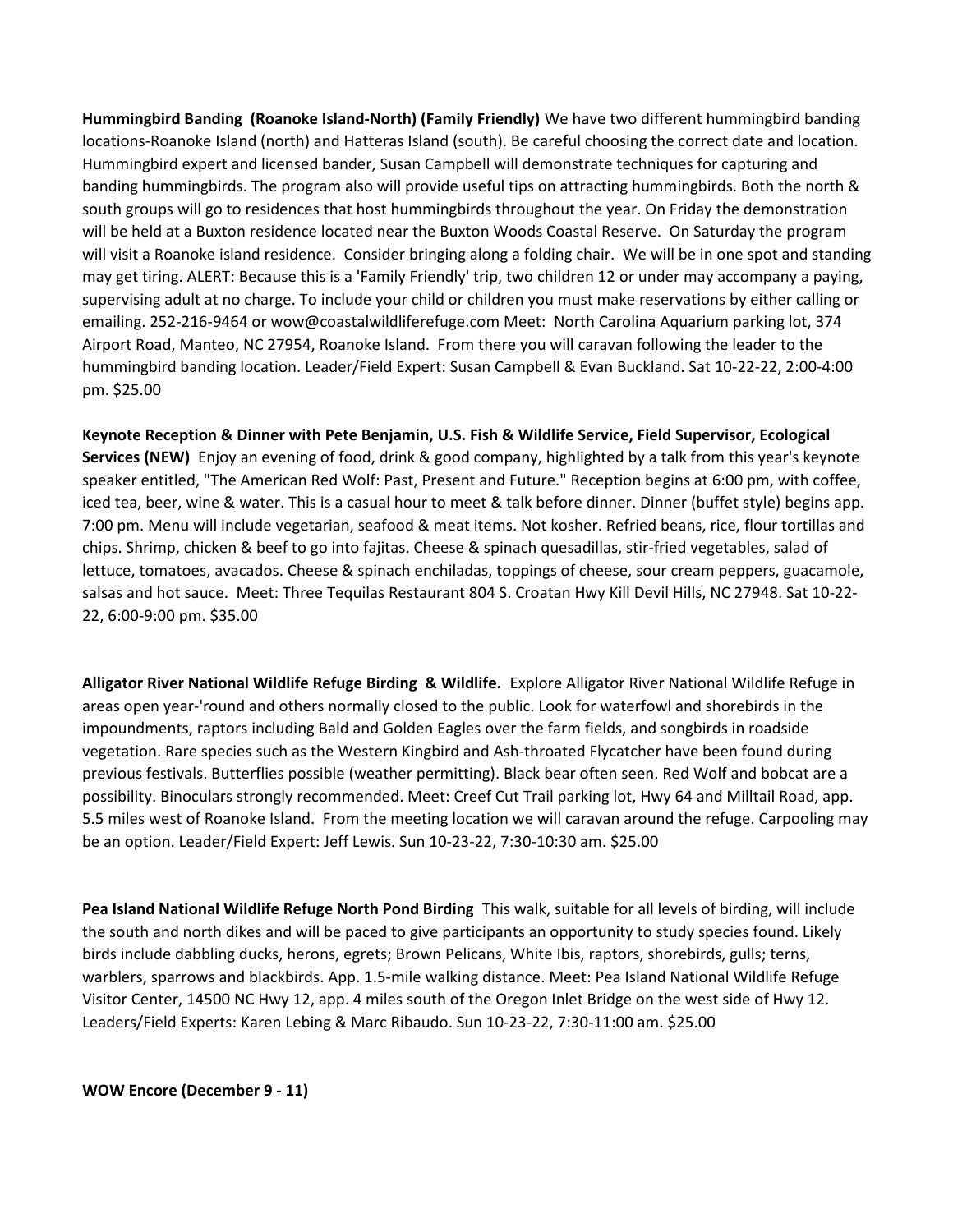**Alligator River National Wildlife Refuge Birding WOW Encore** Wings Over Water offers WOW-Encore festival trip dates especially designed to provide better possibilities of seeing large flocks of migratory birds & waterfowl. ALERT: When registering for this trip please note the date is in December. Explore Alligator River National Wildlife Refuge in areas open year-'round and others normally closed to the public. Look for waterfowl and shorebirds in the impoundments. Raptors, including Bald Eagles and Peregrine Falcons may be seen over farm fields and songbirds in roadside vegetation. Rare species such as, Golden Eagle, Western Kingbird and Ashthroated Flycatcher have been found during previous festivals. Black Bear often seen. Red Wolf, Bobcat and River Otter are possibilities. Binoculars strongly recommended. Meet: Creef Cut Wildlife Trail parking lot, Milltail Road & Hwy 64, app. 5.5 miles west of Roanoke Island bridge (Virginia Dare Bridge). Leader/Field Expert: Marc Ribaudo. Fri 12-9-22, 8:00-11:30 am. \$25.00. GPS 35.863989-75.861076.

**Pea Island National Wildlife Refuge North Pond Birding WOW Encore.** Wings Over Water offers WOW-Encore festival trip dates especially designed to provide better possibilities of seeing large flocks of migratory birds & waterfowl. ALERT: When registering for this trip please note the date is in December. This walk, suitable for all levels of birding, will include the south and north dikes and will be paced to give participants an opportunity to study species found. Likely birds include dabbling ducks, herons, egrets; Brown pelicans, White ibis, shorebirds, gulls; terns, warblers, sparrows and blackbirds. App. 1.5-mile walking distance. Meet at Pea Island National Wildlife Refuge Visitor Center, 14500 NC Hwy 12, app 4 miles south of the Oregon Inlet (Bonner) Bridge on the west side of NC Hwy 12. Leader/Field Expert: Peggy Eubank & Al Hooks Fri 12-9-22, 8:00-11:30 am. \$25.00

**Mattamuskeet & Swan Quarter National Wildlife Refuges Birding (Distant Trip) WOW Encore Wings Over Water offers WOW-Encore festival trip dates especially designed to provide better possibilities of seeing large flocks of migratory birds & waterfowl. ALERT: When registering for this trip please note the date is in December.** Mattamuskeet National Wildlife Refuge is widely recognized as one of the best birding sites in North Carolina. During the fall and winter hundreds of thousands of migratory birds, including a wide variety of ducks, geese and swans migrate to Lake Mattamuskeet, the largest natural lake in North Carolina. Besides waterfowl you may also see Bald Eagles, warblers, waders, otters and muskrats. Binoculars and bird identification book are recommended. ALERT: App. 59 miles from Roanoke Island to this location. For distant trips, consider travel times when planning your WOW schedule. Meet: Mattamuskeet National Wildlife Refuge Visitor Center parking lot, 85 Mattamuskeet Road, Swan Quarter, NC 27885. Leader/Field Expert: Carson Wood. Fri 12-9-22, 8:00 amnoon. \$25.00

**Mattamuskeet National Wildlife Refuge Birding (Distant Trip) WOW Encore** Wings Over Water offers WOW Encore festival trip dates especially designed to provide better possibilities of seeing large flocks of migratory birds & waterfowl. ALERT: When registering for this trip please note the date is in December. Come learn about the best spots on the refuge for bird and wildlife watching. Expect a wide assortment of waterbirds in the lake and refuge impoundments. The group will see plenty of Northern Pintail, Green-winged Teal, Northern Shovelers to name a few. There is also the possibility of finding a Eurasian Wigeon. Herons and egrets will be abundant. This is a good place to spot a 'Great White' Heron, the rare form of the Great Blue. The group should also see a variety of land birds in the adjacent bottomland forest. Wrens, sparrows and perhaps an unusual flycatcher such as an Ash-throated could turn up. Driving with short walks at some stops. Meet: Mattamuskeet National Wildlife Refuge Visitor Center parking lot, 85 Mattamuskeet Road, Swan Quarter, NC 27885. ALERT: App. 59 miles from Roanoke Island to this location. For distant trips, consider travel times when planning your WOW schedule. Leader/Field Expert: Carson Wood. Fri 12-9-22, 1:00-4:00 pm. \$25.00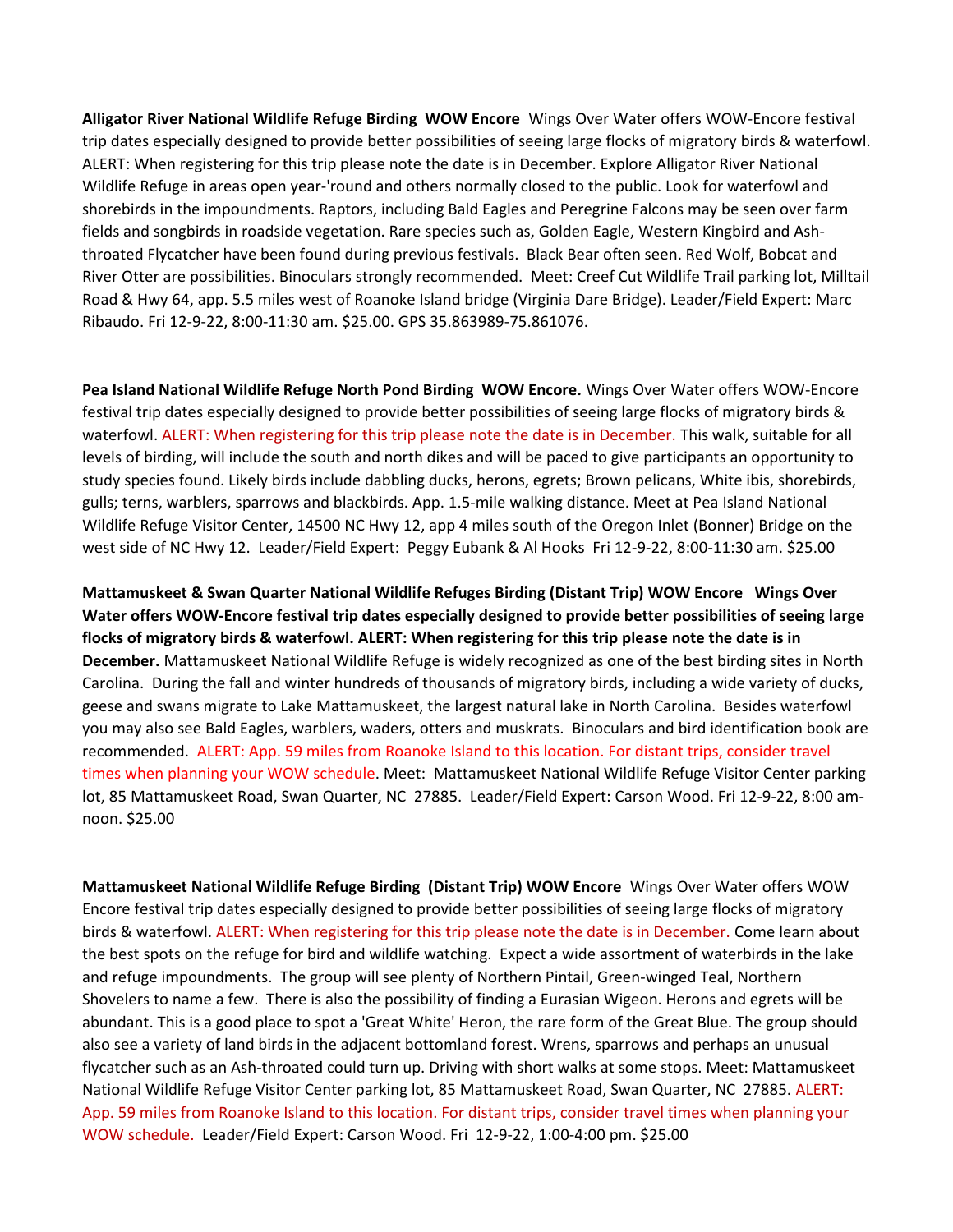**Pea Island National Wildlife Refuge South Pond & Beach Birding, WOW Encore** Wings Over Water offers WOW Encore festival trip dates especially designed to provide better possibilities of seeing large flocks of migratory birds & waterfowl. ALERT:When registering for this trip please note the date is in December. The first hour will be spent ocean-watching and searching for and identifying ocean and beach birds. The rest of the trip will be spent birding the impoundments, dikes, and marshes of South Pond. Expect a variety of waterfowl, herons, egrets, wrens and sparrows. American bitterns are possible. If we have good weather, there is also a chance for an assortment of raptors. With any luck we might find some warbler species in addition to all of the Yellow-rumps! Meet: Pea Island National Wildlife Refuge Visitor Center parking lot, 14500 NC Hwy 12, app 4 miles south of the Oregon Inlet Bridge, on the west side of NC Hwy 12. Leaders/Field Experts: Karen Lebing & Marc Ribaudo. Fri 12-9-22, 1:00-4:00 pm. \$25.00

**Pea Island National Wildlife Refuge South Pond & Beach Birding, WOW Encore** Wings Over Water offers WOW Encore festival trip dates especially designed to provide better possibilities of seeing large flocks of migratory birds & waterfowl. ALERT:When registering for this trip please note the date is in December. The first hour will be spent ocean-watching and searching for and identifying ocean and beach birds. The rest of the trip will be spent birding the impoundments, dikes, and marshes of South Pond. Expect a variety of waterfowl, herons, egrets, wrens and sparrows. American Bitterns are possible. If we have good weather, there is also a chance for an assortment of raptors. With any luck we might find some warbler species in addition to all of the Yellow-rumps! Meet: Pea Island National Wildlife Refuge Visitor Center parking lot, 14500 NC Hwy 12, app 4 miles south of the Oregon Inlet Bridge, on the west side of NC Hwy 12. Leader/Field Expert: Susan Campbell. Sat 12-10-22, 8:00-11:30 am. \$25.00

**Oregon Inlet Old Coast Guard Station Birding WOW Encore** Wings Over Water offers WOW Encore festival trip dates especially designed to provide better possibilites of seeing large flocks of migratory birds & waterfowl. ALERT: When registering for this trip please note the date is in December. Where the ocean meets the sound you will find an interesting selection of birds. Around the historic Oregon Inlet old Coast Guard Station look for land birds and whatever else may fly through the often volatile Oregon Inlet corridor. Walk sand flats to find terns, shorebirds, and Piping Plover (might see). Explore the rock jetty for Purple Sandpiper and view the inlet and ocean for waterbirds. App. 1 mile walk. Meet: Oregon Inlet Bridge south parking lot. From the north, this is immediately on the east after crossing south on NC Hwy 12. Leader/Field Expert: Karen Lebing & Marc Ribaudo. Sat 12-10-22, 8:00-11:30 am. \$25.00

**Pea Island National Wildlife Refuge & Oregon Inlet Birding WOW Encore** Wings Over Water offers WOW Encore festival trip dates especially designed to provide better possibilities of seeing large flocks of migratory birds and waterfowl. ALERT: When registering for this trip please note the date is in December. This trip will start at Pea Island and then move northward Oregon Inlet. The group will start with surveying the impoundments at Pea Island. Then they will drive up to the north end of the island to Oregon Inlet and the bridge. Time will be spent checking the inlet out to the rock groin, looking for species that may include Great Cormorant, Common Eider, Purple Sandpiper, Piping plover (might see), "Ipswich" Sparrow and more. The group will also spend time ocean watching at multiple locations along the way. Northern Gannet, Red-throated Loon and an assortment of gull species, as well as scoters should be visible from the beach. Meet: Pea Island National Wildlife Refuge Visitor Center parking lot, 14500 NC Hwy 12, app. 4 miles south of the Oregon Inlet Bridge on west side of NC Hwy 12. Leader/Field Expert: Steve Shultz. Sat 12-10-22, 8:00 am-3:00 pm. \$25.00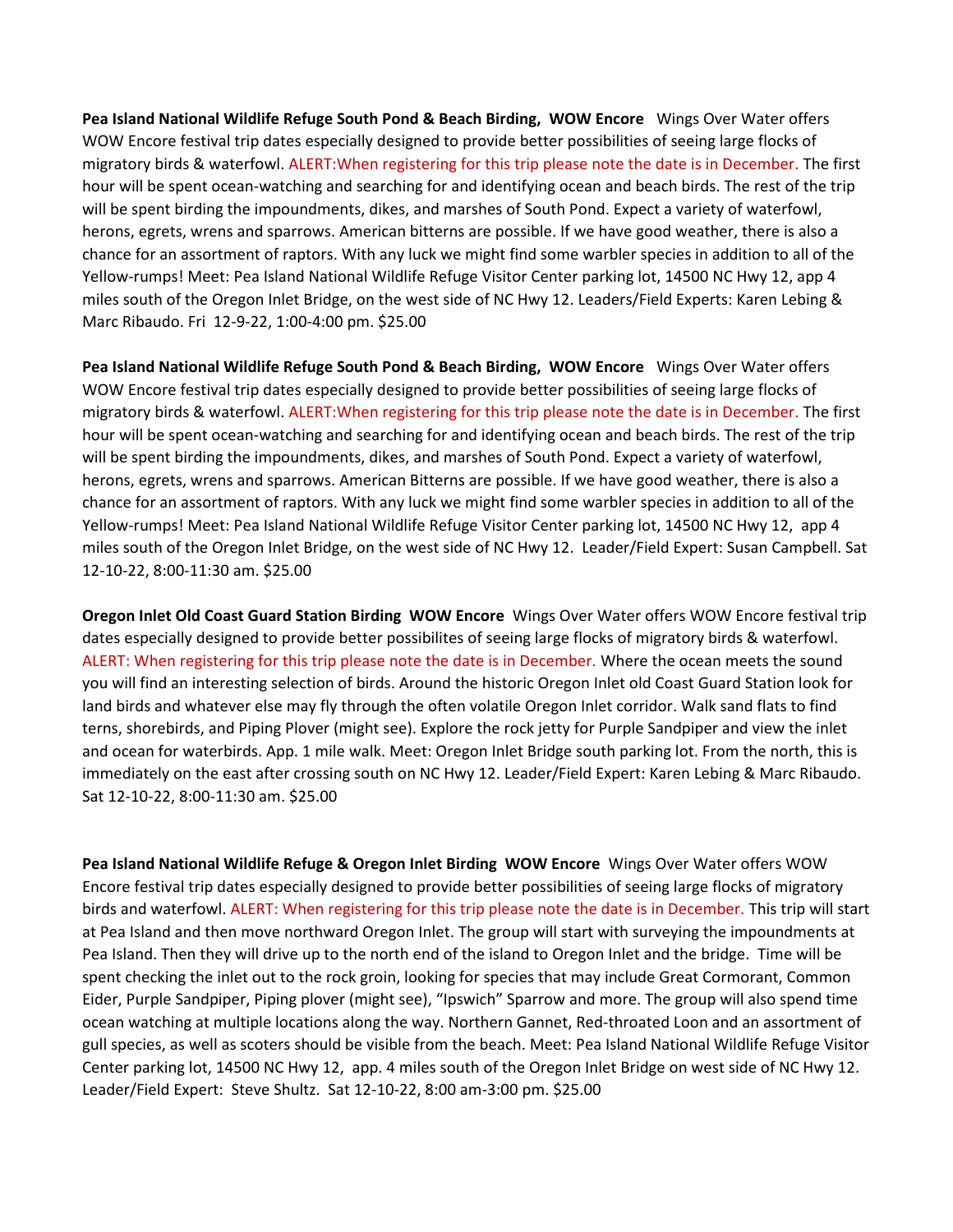**Pocosin Lakes National Wildlife Refuge Birding WOW Encore** Wings Over Water offers WOW Encore festival trip dates especially designed to provide better possibilities of seeing large flocks of migratory birds & waterfowl. ALERT: When registering for this trip please note the date is in December. Pocosin Lakes is famous for huge flocks of wintering Snow Geese. Mixed in may be Ross's, Greater White-fronted or Cackling Geese. Red-winged Blackbirds can number in the thousands, a spectacle in itself. Yellow-headed Blackbird might be found. Also raptors abound with the possibility of a Golden Eagle overhead. Farm field and edge species may include a variety of sparrows as well as American Pipits and Horned Larks. Meet: Food Lion parking lot, 625 US Hwy 64 E, Columbia, NC 27925. (Alert: app. 33 miles west of Roanoke Island). From this meeting location we will either carpool or caravan following the leader to various birding hotspots around the refuge. Leader/Field Expert: Ed Corey, Jeff Beane & Stephanie Horton. Sat 12-10-22, 10:00 am-6:00 pm. \$25.00

**Alligator River National Wildlife Refuge Birding WOW Encore** Wings Over Water offers WOW-Encore festival trip dates especially designed to provide better possibilities of seeing large flocks of migratory birds & waterfowl. ALERT: When registering for this trip please note the date is in December. Explore Alligator River National Wildlife Refuge in areas open year-'round and others normally closed to the public. Look for waterfowl and shorebirds in the impoundments. Raptors, including Bald Eagles and Peregrine Falcons may be seen over farm fields and songbirds in roadside vegetation. Rare species such as, Golden Eagle, Western Kingbird and Ashthroated Flycatcher have been found during previous festivals. Black Bear often seen. Red Wolf, Bobcat and River Otter are possibilities. Meet: Creef Cut Wildlife Trail parking lot, Milltail Road & Hwy 64, app. 5.5 miles west of Roanoke Island bridge (Virginia Dare Bridge). Leader/Field Expert: Carson Wood, Sat. 12-10-19, 1-4 pm. \$25.00. GPS 35.863989-75.861076.

**Alligator River National Wildlife Refuge Birding WOW Encore** Wings Over Water offers WOW-Encore festival trip dates especially designed to provide better possibilities of seeing large flocks of migratory birds & waterfowl. ALERT: When registering for this trip please note the date is in December. Explore Alligator River National Wildlife Refuge in areas open year-'round and others normally closed to the public. Look for waterfowl and shorebirds in the impoundments. Raptors, including Bald Eagles and Peregrine Falcons may be seen over farm fields and songbirds in roadside vegetation. Rare species such as, Golden Eagle, Western Kingbird and Ashthroated Flycatcher have been found during previous festivals. Black Bear often seen. Red Wolf, Bobcat and River Otter are possibilities. Meet: Creef Cut Wildlife Trail parking lot, Milltail Road & Hwy 64, app. 5.5 miles west of Roanoke Island bridge (Virginia Dare Bridge). Leader/Field Expert: Jay Ross, Sun 12-11-22, 8:00-11:30 am. \$25.00. GPS 35.863989-75.861076.

**Pea Island National Wildlife Refuge North Pond Birding WOW Encore** Wings Over Water offers WOW Encore festival trip dates especially designed to provide better possibilities of seeing large flocks of migratory birds & waterfowl. ALERT: When registering for this trip please note the date is in December. This walk, suitable for all levels of birding, will include the south and north dikes and will be paced to give participants an opportunity to study species found. Likely birds include dabbling ducks, herons, egrets; Brown pelicans, White ibis, shorebirds, gulls; terns, warblers, sparrows and blackbirds. App. 1.5 mile walking distance Meet: Pea Island National Wildlife Refuge Visitor Center parking lot, 14500 NC Hwy 12, app. 4 miles south of the Oregon Inlet Bridge on the west side of NC Hwy 12. Leaders/Field Experts: Karen Lebing & Marc Ribaudo. Sun 12-11-22, 8:00-11:30 am. \$25.00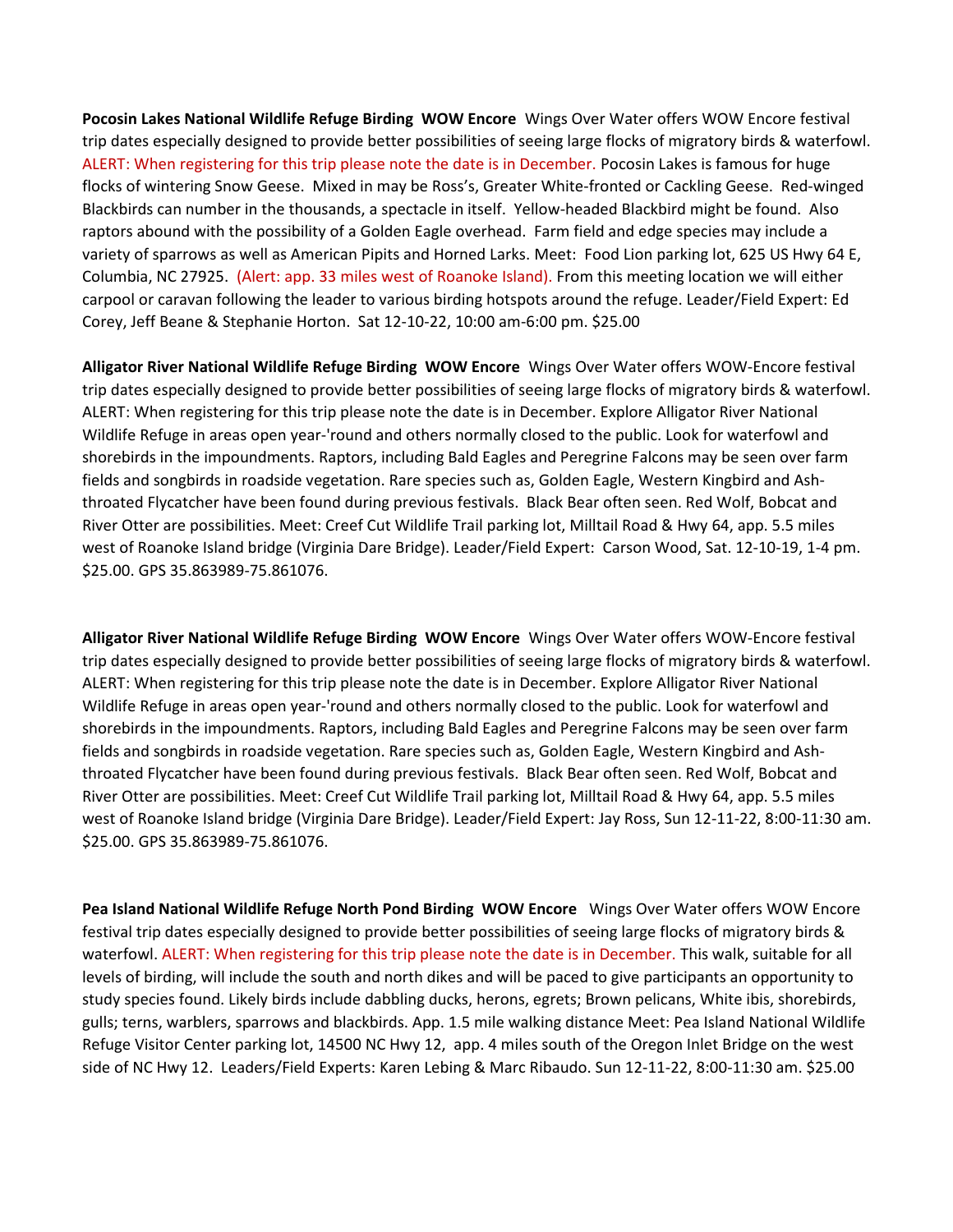| <b>TYPE</b>         |     | <b>DAY DATE</b> | <b>Time</b>       | <b>NEW</b> | FF |
|---------------------|-----|-----------------|-------------------|------------|----|
|                     |     |                 |                   |            |    |
| Birding             | Tue |                 | 18 7:30-11:00 am  | <b>No</b>  | No |
| Birding             | Tue |                 | 18 7:30 -11:00 am | No         | No |
| Natural History Tue |     |                 | 18 9:00-11:00 am  | No         | No |
|                     |     |                 |                   |            |    |

Paddling Tue 18 6:00-8:00 pm No No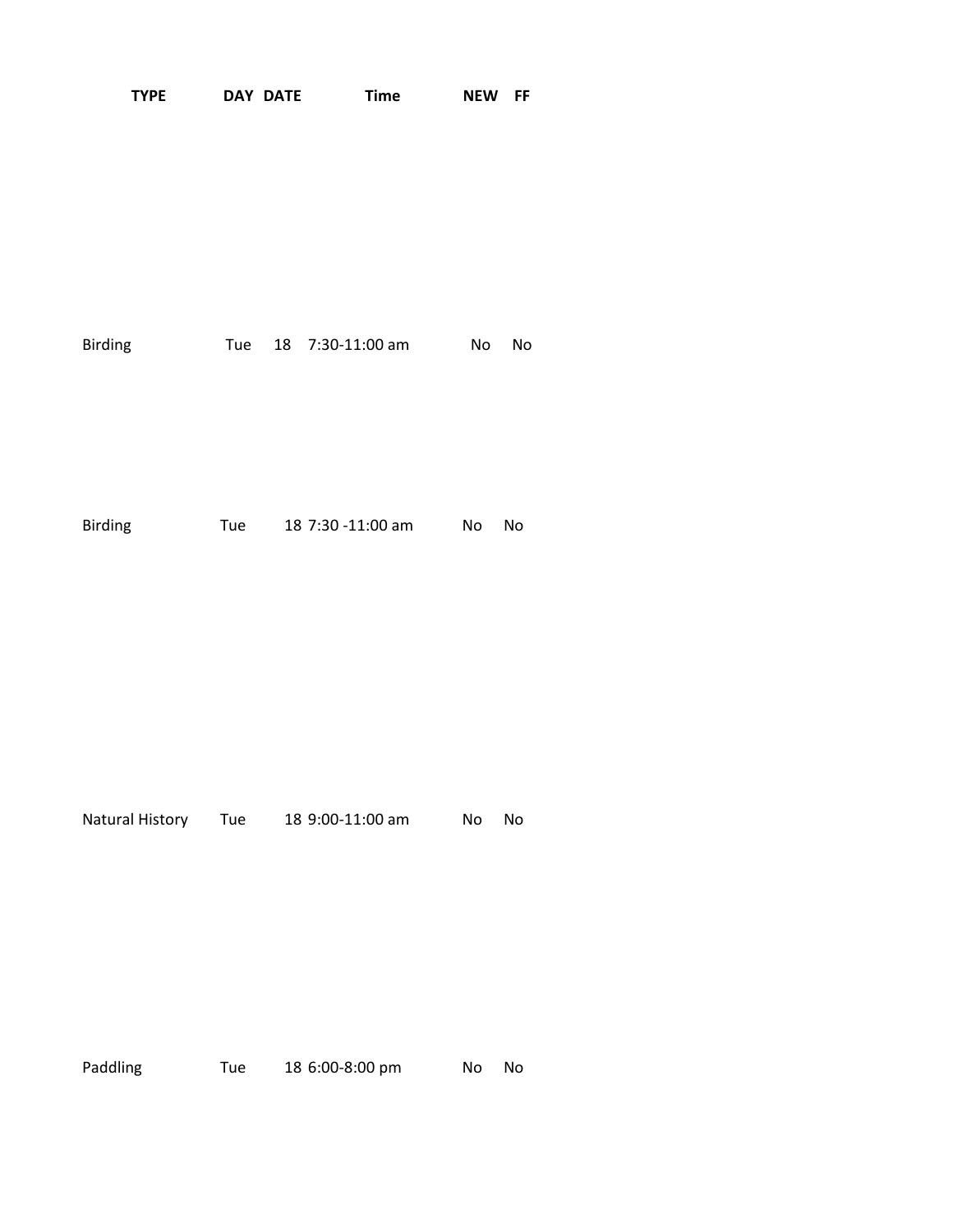| Birding        | Wed | 19 7:00-11 am    | Yes | No |
|----------------|-----|------------------|-----|----|
| <b>Birding</b> | Wed | 19 7:30-11:00 am | No  | No |
| <b>Birding</b> | Wed | 19 8:00-11:00 am | No  | No |

Birding Wed 19 9:00-11:00 am No No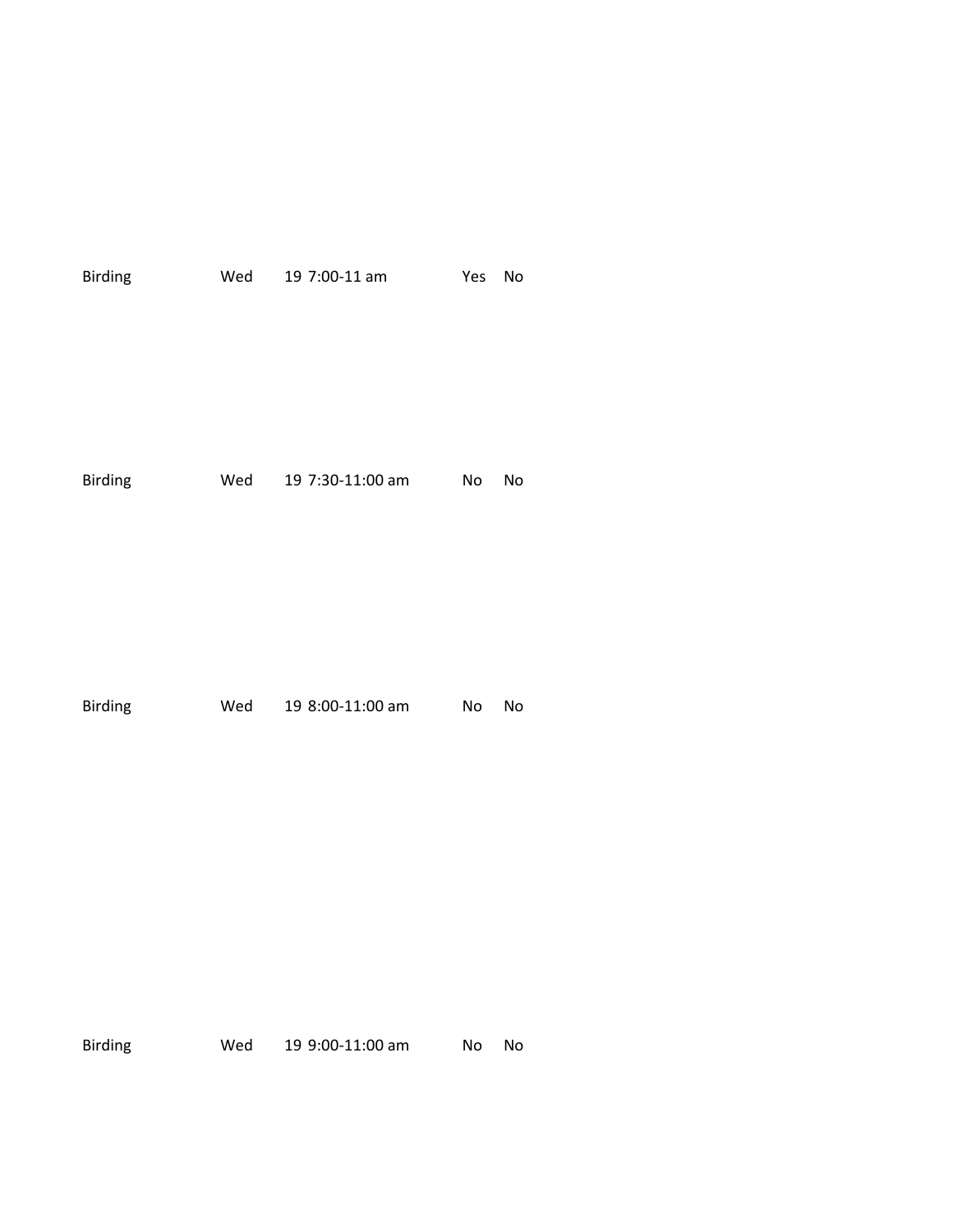|                |     | Natural History Wed 19 1:00-3:00 pm | <b>No</b> | No |
|----------------|-----|-------------------------------------|-----------|----|
| <b>Birding</b> | Wed | 19 1:00-4:00 pm                     | No        | No |
| <b>Birding</b> | Wed | 19 1:00-4:30 pm                     | No        | No |

Birding Wed 19 11:00 am-3:30 pm No No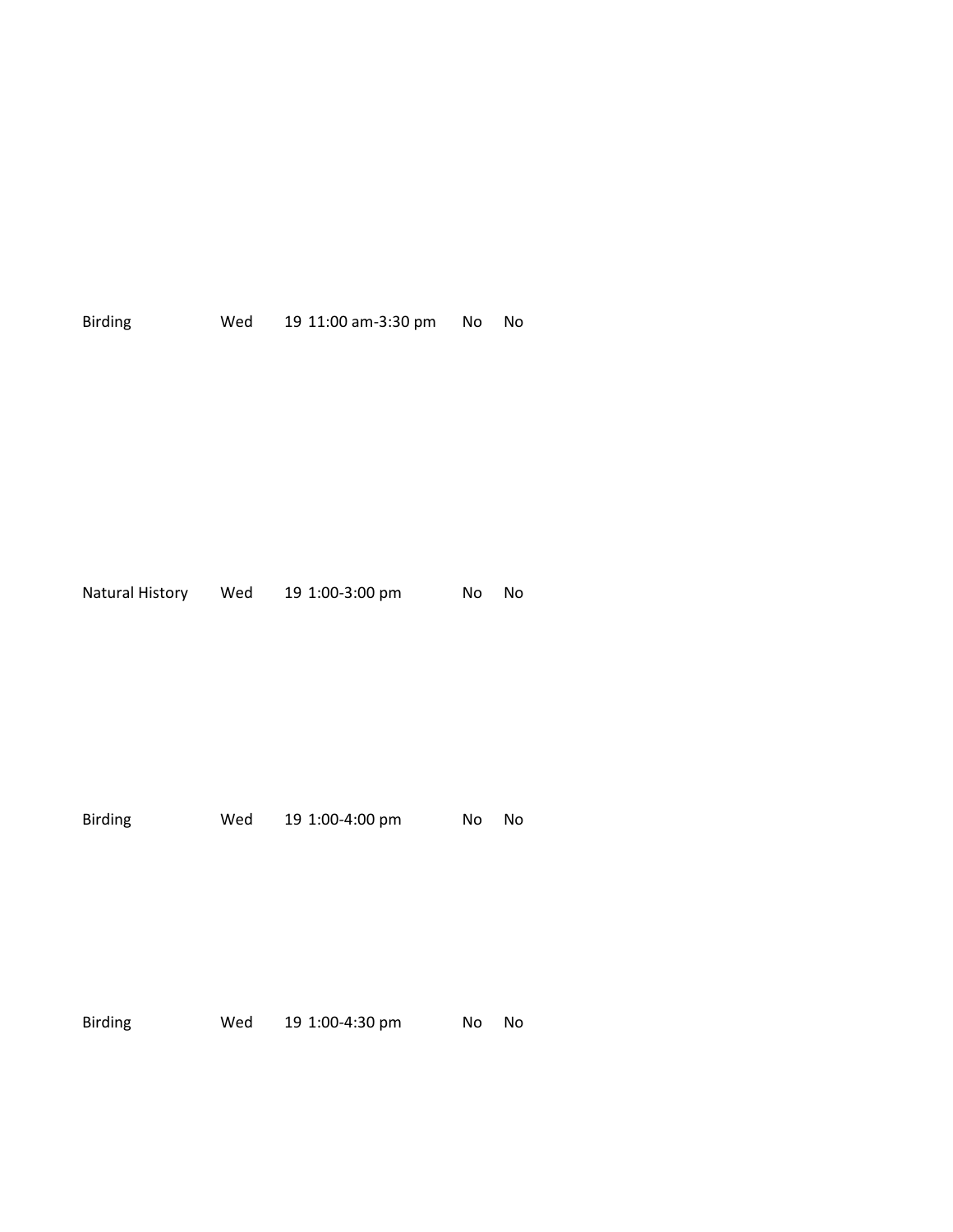| Wed | 19 2:00-6:00 pm | No         | No |
|-----|-----------------|------------|----|
|     | 19 5:00-7:00 pm | No         | No |
|     | 19 5:30-8:30 pm | No         | No |
|     |                 | Wed<br>Wed |    |

Birding Thu 20 6:00-11:00 am No No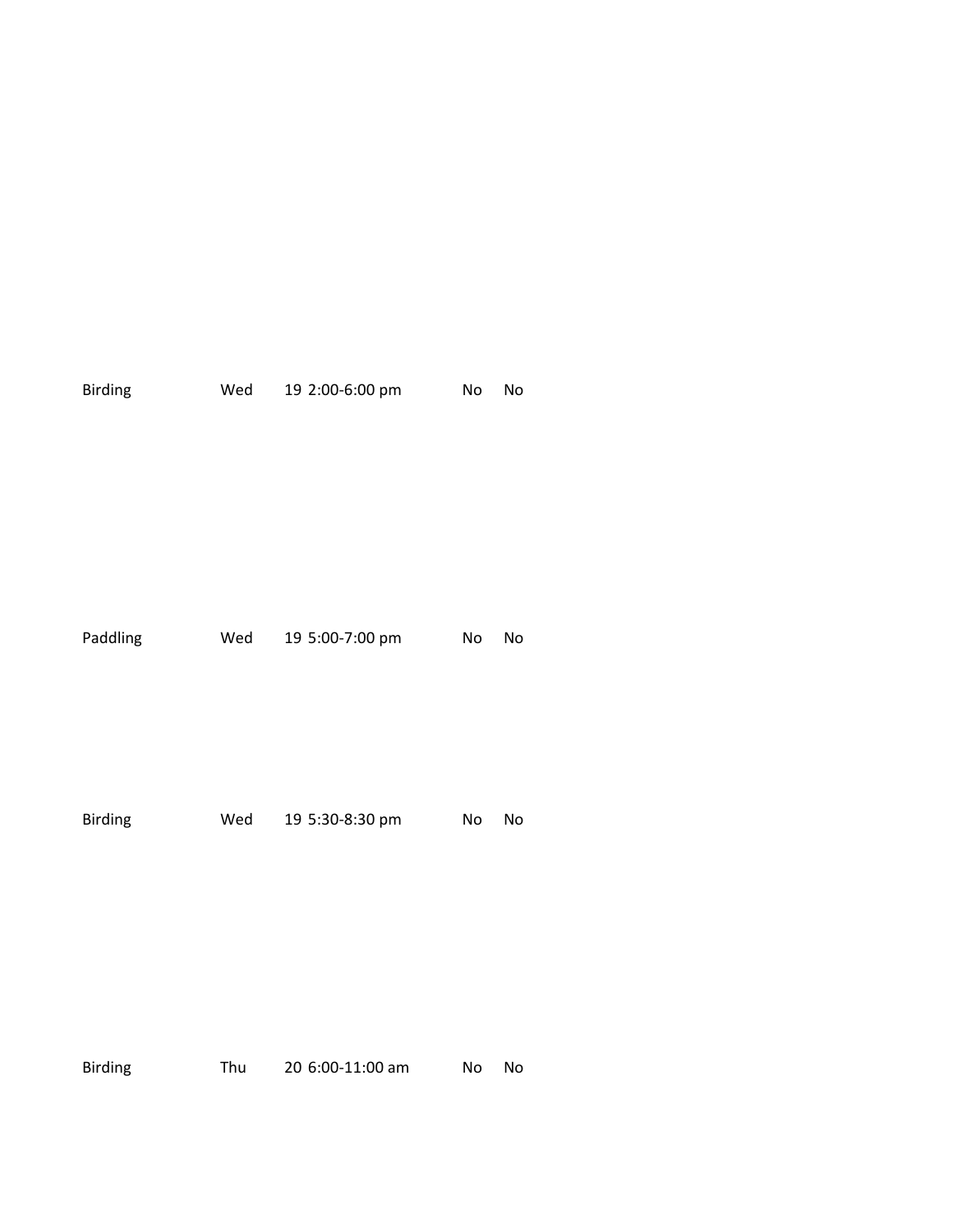| Paddling       | Thu | 20 6:00-8:00 am  | No        | No |
|----------------|-----|------------------|-----------|----|
| <b>Birding</b> |     | Thu 20 7:00-11am | Yes       | No |
| <b>Birding</b> | Thu | 20 7:30-10:30 am | No        | No |
| <b>Birding</b> | Thu | 20 7:30-11:00 am | <b>No</b> | No |
| <b>Birding</b> | Thu | 20 7:30-11:00 am | No        | No |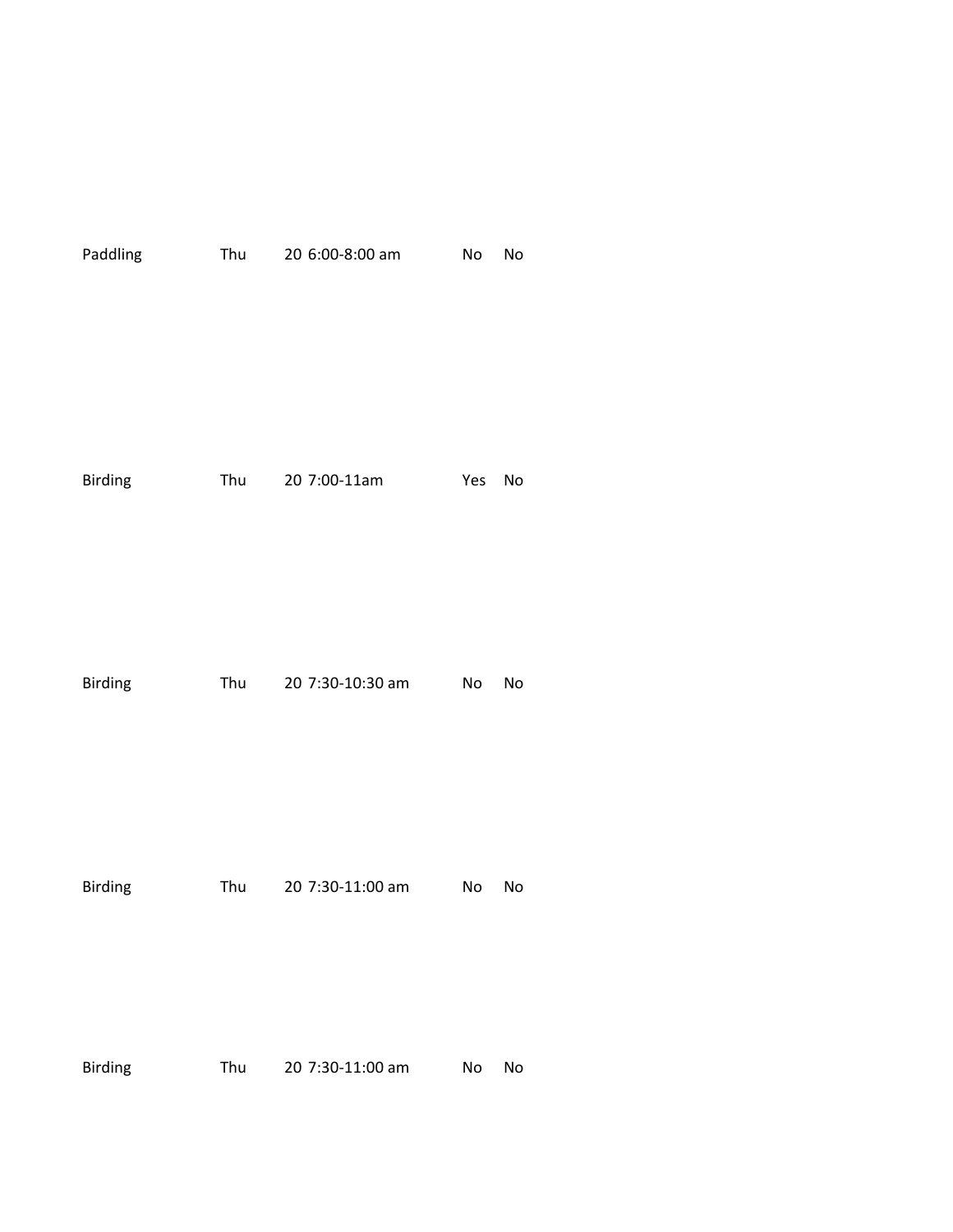| <b>Birding</b> | Thu | 20 7:30 am-3:00 pm |  | No No |
|----------------|-----|--------------------|--|-------|
|----------------|-----|--------------------|--|-------|

| Birding | Thu | 20 8:00-11:00 am | No No |  |
|---------|-----|------------------|-------|--|
|         |     |                  |       |  |

| <b>Birding</b> | Thu | 20 8:00-11:30 am | No. | - No |
|----------------|-----|------------------|-----|------|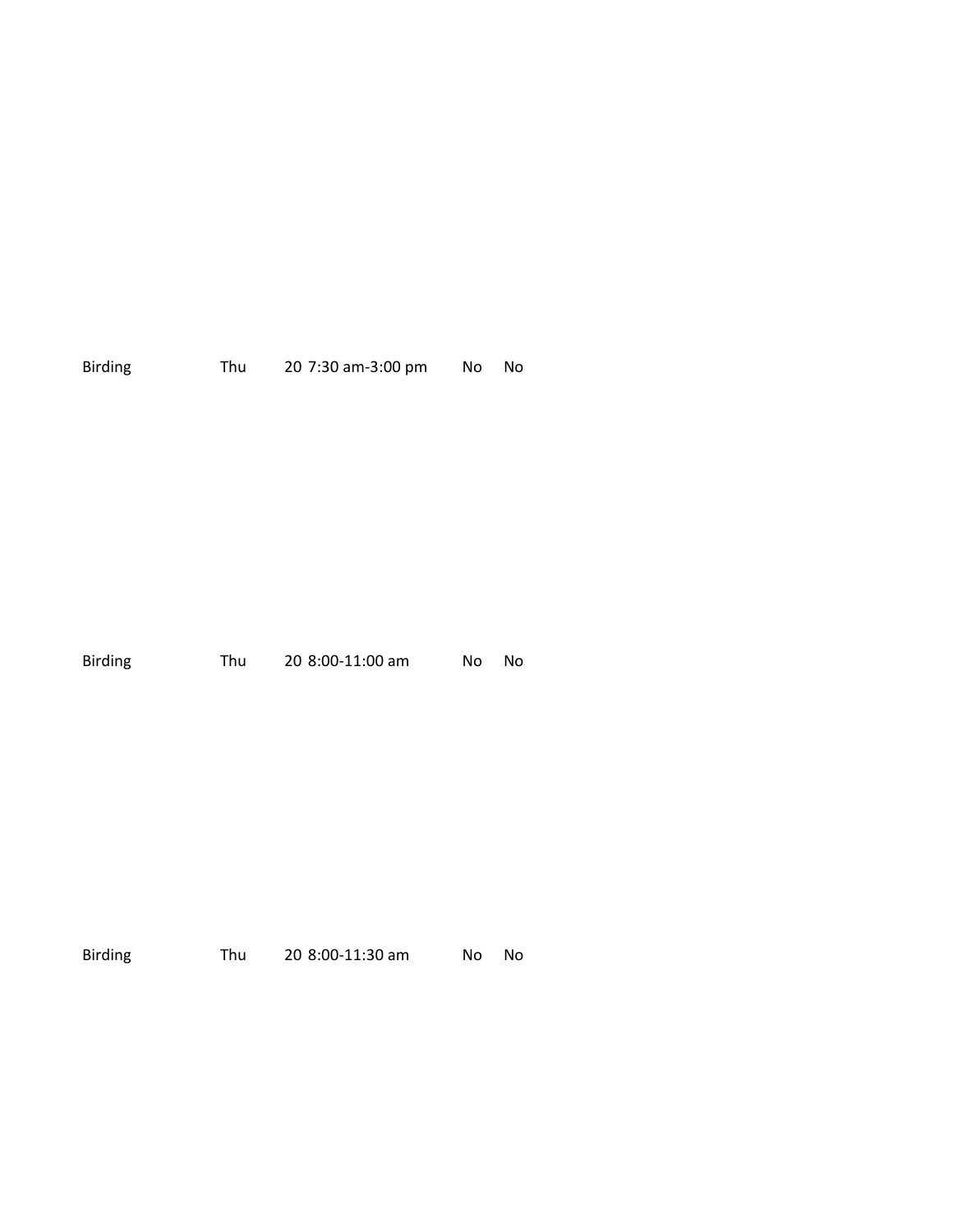|                |     | Natural History Thu 20 9:00 am-11 am No Yes       |       |     |
|----------------|-----|---------------------------------------------------|-------|-----|
| <b>Birding</b> | Thu | 20 9:00 am- Noon No                               |       | Yes |
|                |     | Natural History Thu 20 1:00-3:00 pm<br><b>No.</b> |       | No  |
| Birding        | Thu | 20 1:00-4:30 pm                                   | No No |     |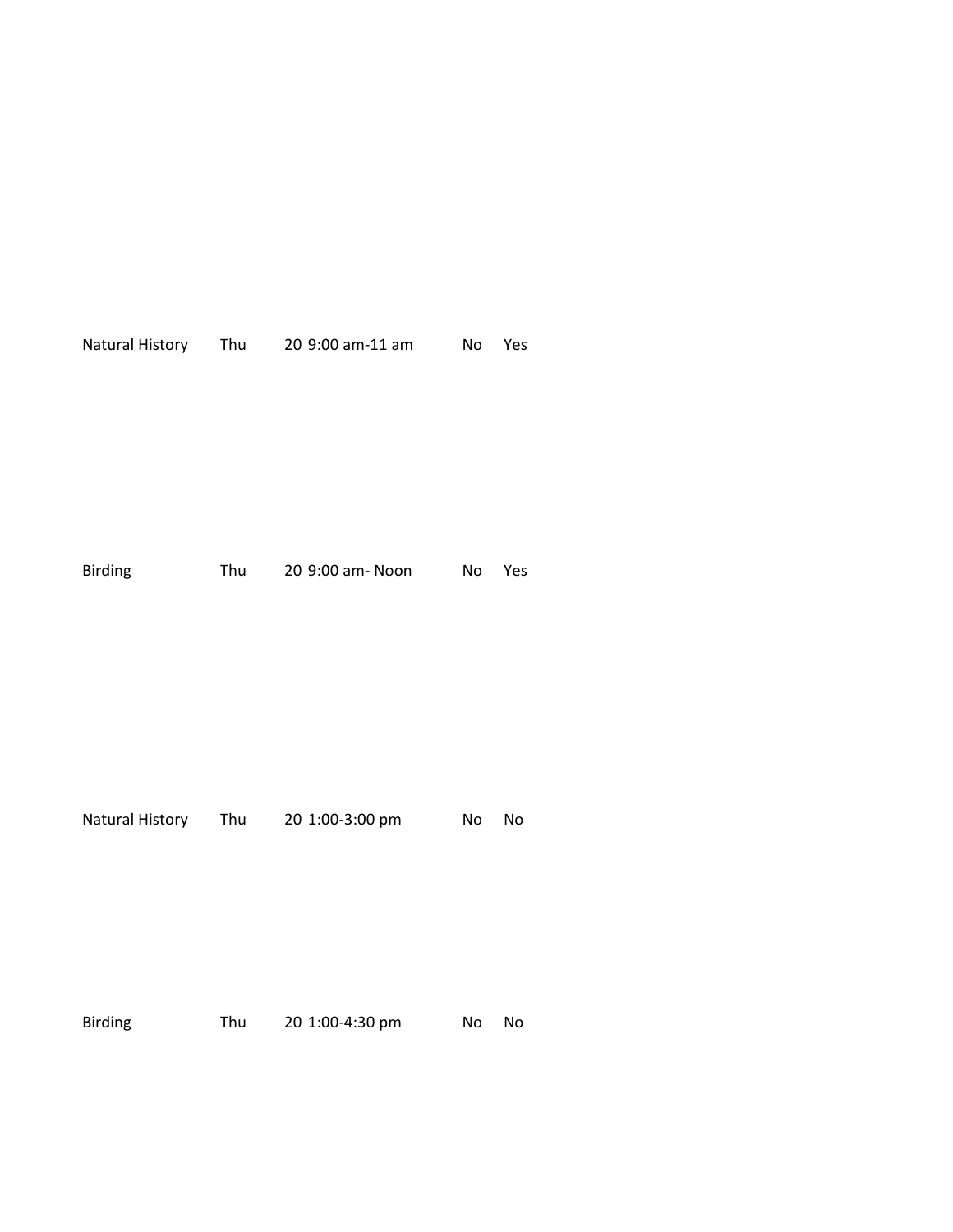| Paddling       | Thu | 20 3:00-5:00 pm  | No | No |
|----------------|-----|------------------|----|----|
| <b>Birding</b> | Fri | 21 6:00-11:00 am | No | No |
| <b>Birding</b> | Fri | 21 7:30-11:00 am | No | No |
| <b>Birding</b> | Fri | 21 7:30-11:00 am | No | No |
| Birding        | Fri | 21 7:30-11:00 am | No | No |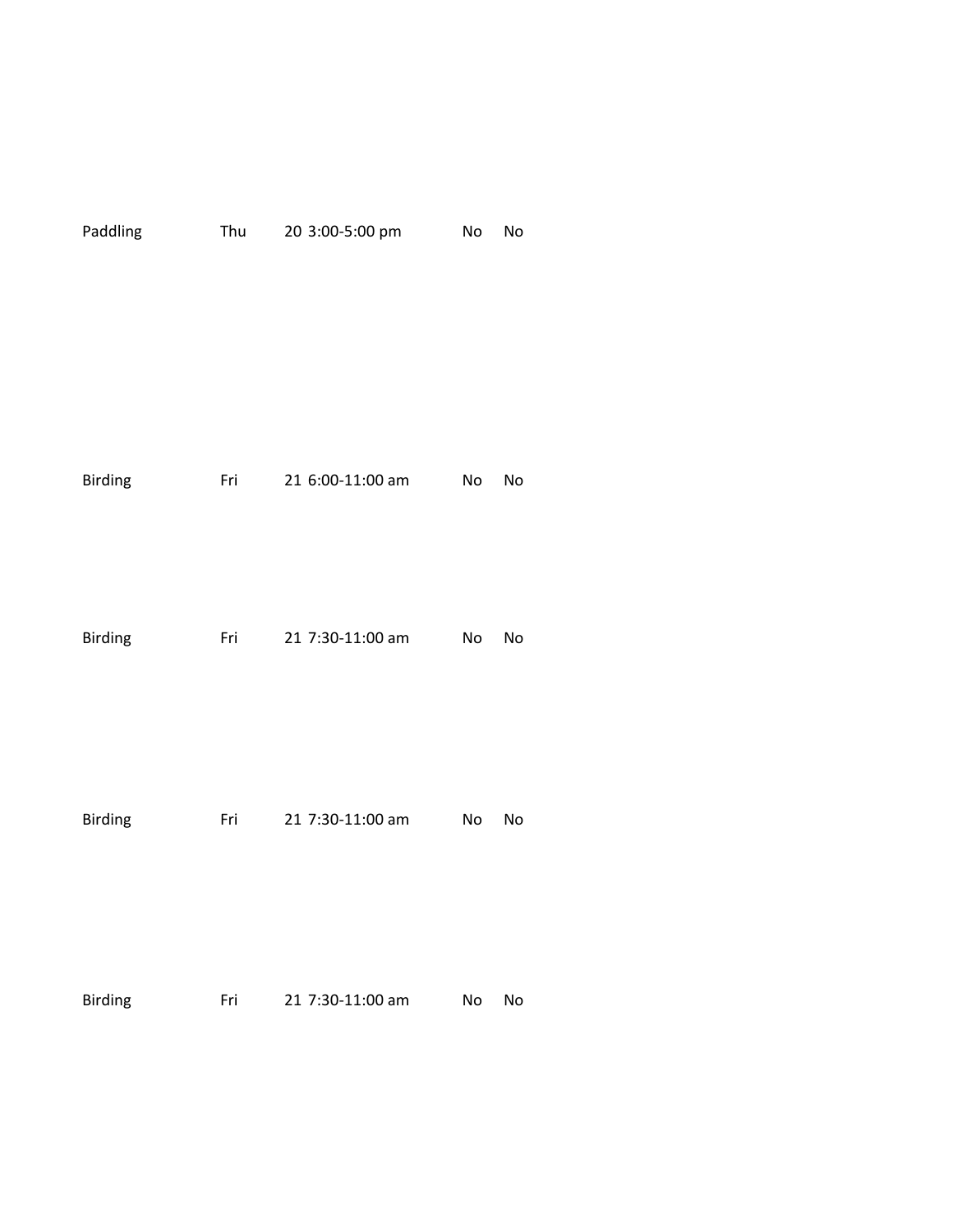| Birding        | Fri | 21 8:00-11:00 am | No | No |
|----------------|-----|------------------|----|----|
| <b>Birding</b> | Fri | 21 8:00-11:00 am | No | No |
| <b>Birding</b> | Fri | 21 8:00-11:30 am | No | No |

Birding Fri 21 8:00 am-2:00 pm No No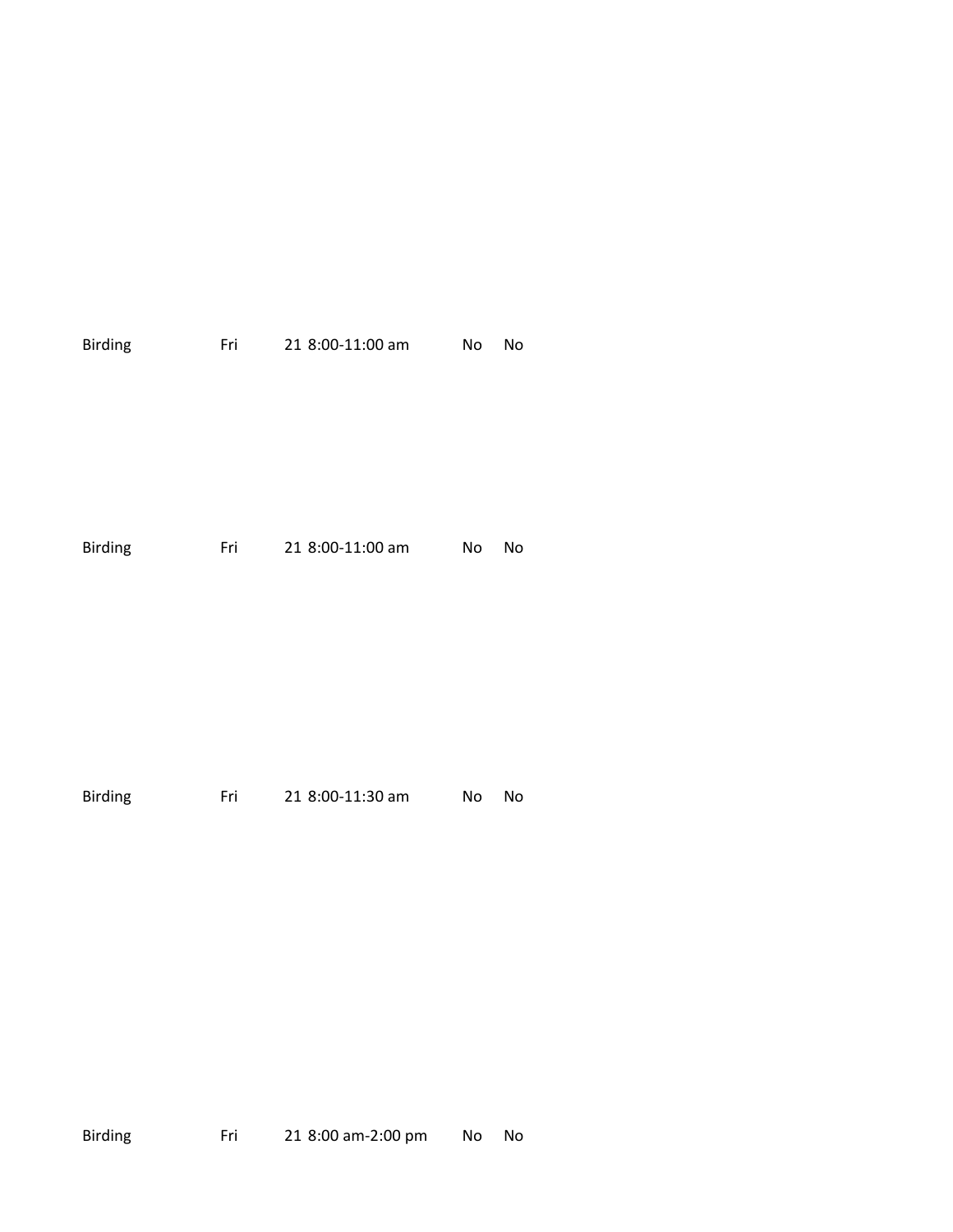| Paddling       | Fri 1999 | 21 9:00-11:30 am | No | No |
|----------------|----------|------------------|----|----|
|                |          |                  |    |    |
|                |          |                  |    |    |
|                |          |                  |    |    |
|                |          |                  |    |    |
| <b>Birding</b> | Fri      | 21 12:30-2:00 pm | No | No |
|                |          |                  |    |    |
|                |          |                  |    |    |
|                |          |                  |    |    |
|                |          |                  |    |    |
| <b>Birding</b> | Fri      | 21 1:00-4:30 pm  | No | No |
|                |          |                  |    |    |

Birding Fri 21 2:00-4:00 pm No Yes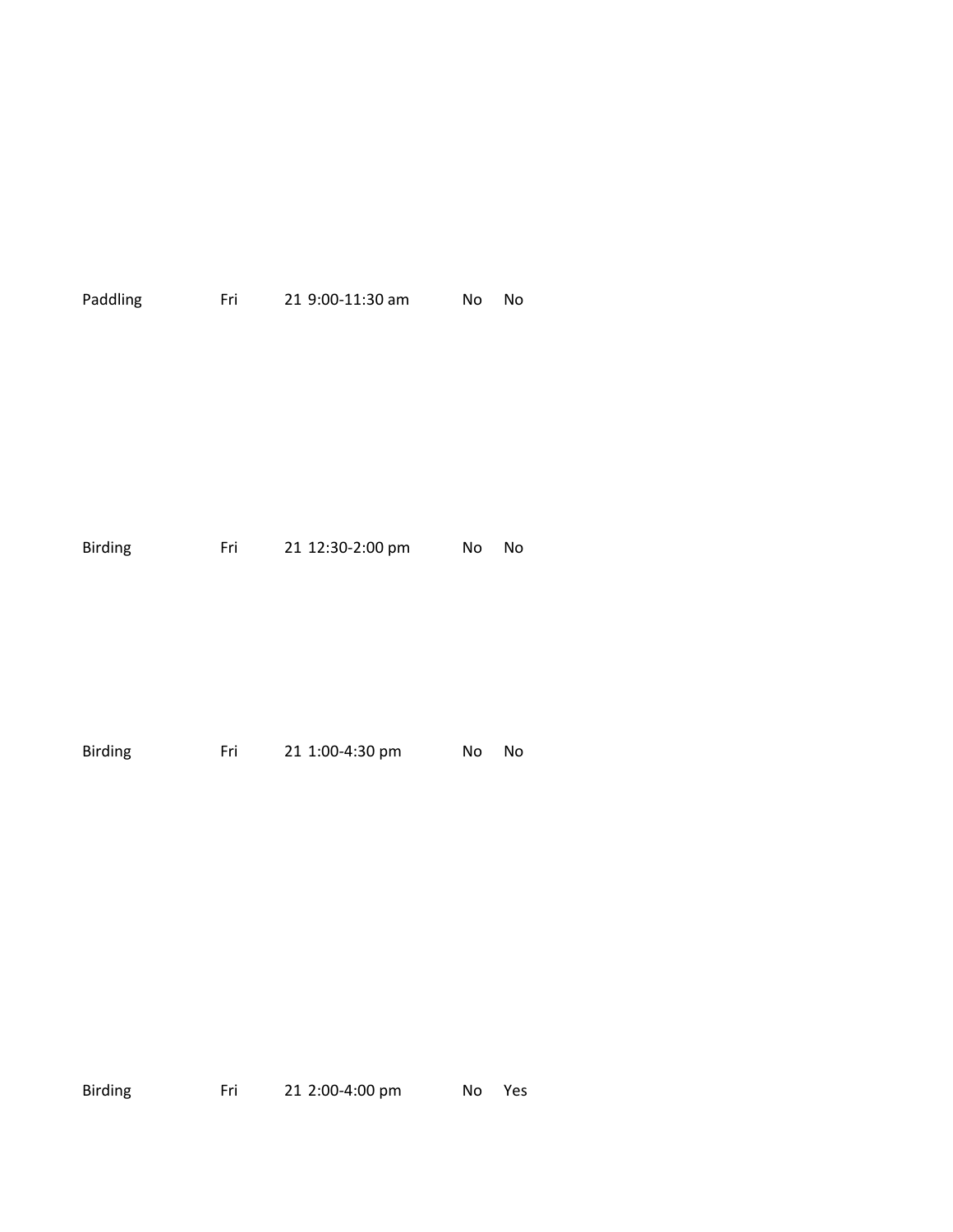| Art      | Fri | 21 2:15-4:15 pm | No | No |
|----------|-----|-----------------|----|----|
| Paddling | Fri | 21 5:00-7:00 pm | No | No |
| Birding  | Fri | 21 5:30-8:30 pm | No | No |

Birding Sat 22 7:30-11:00 am No No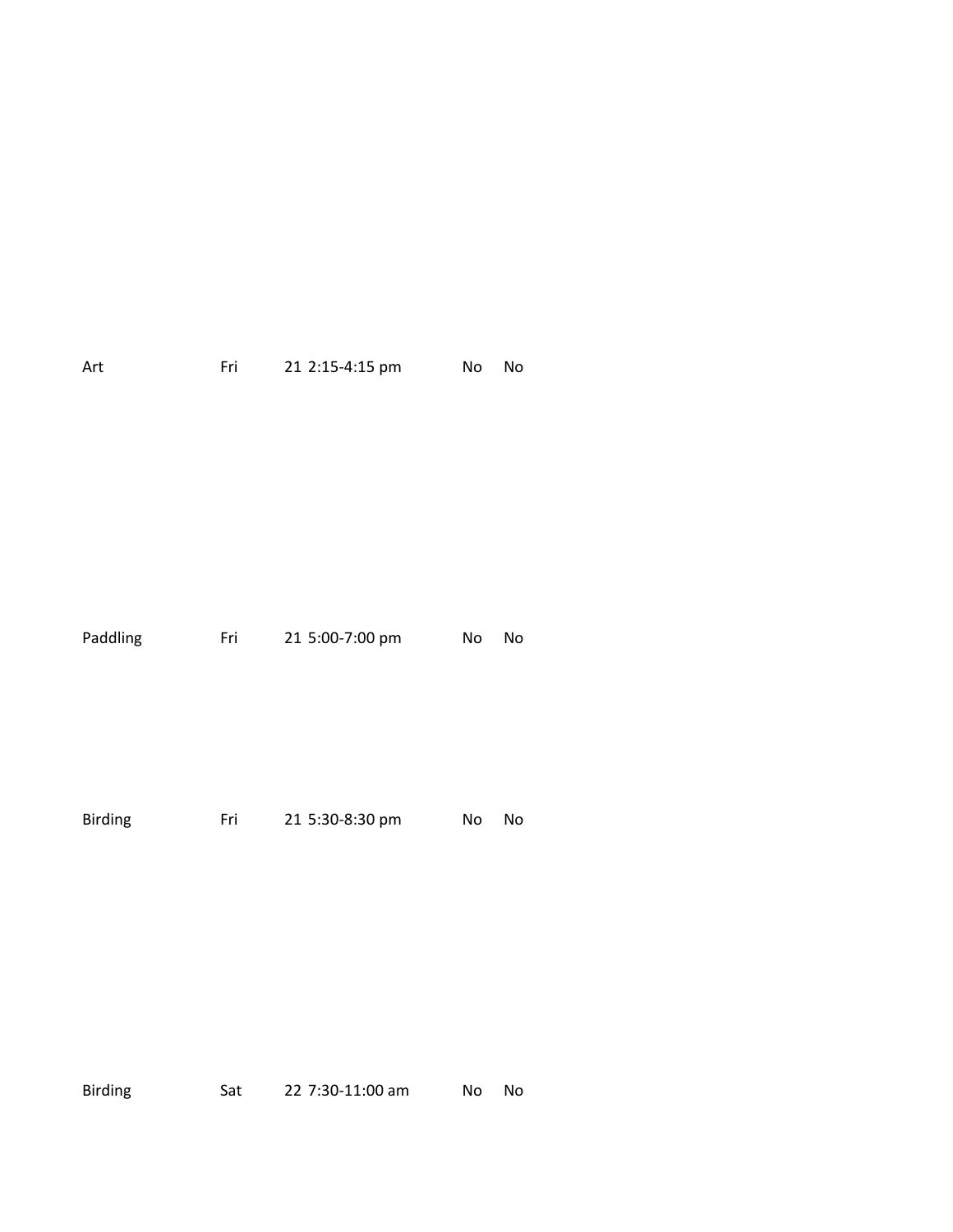| <b>Birding</b> | Sat | 22 7:30-11:00 am | No | No |
|----------------|-----|------------------|----|----|
|                |     |                  |    |    |
|                |     |                  |    |    |
| <b>Birding</b> | Sat | 22 7:30-11:30 am | No | No |

Birding/Paddling Sat 22 8:00-11:00 am No No

Birding Sat 22 8:00-11:30 am No No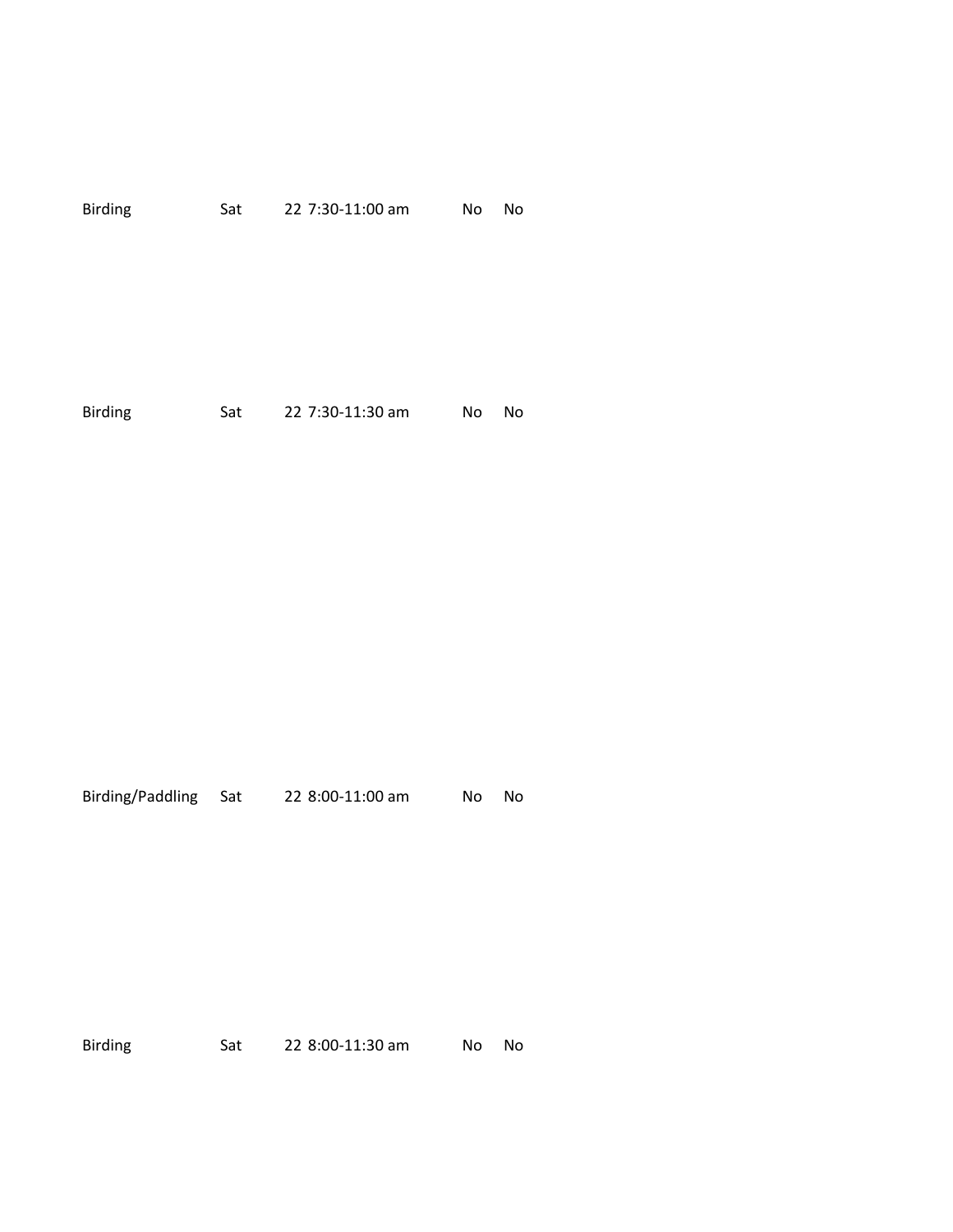| <b>Birding</b> | Sat | 22 8:00 am-1:00 pm | No No |  |  |
|----------------|-----|--------------------|-------|--|--|
|----------------|-----|--------------------|-------|--|--|

| <b>Birding</b> | Sat | 22 9:00 am-noon | No. | - No |
|----------------|-----|-----------------|-----|------|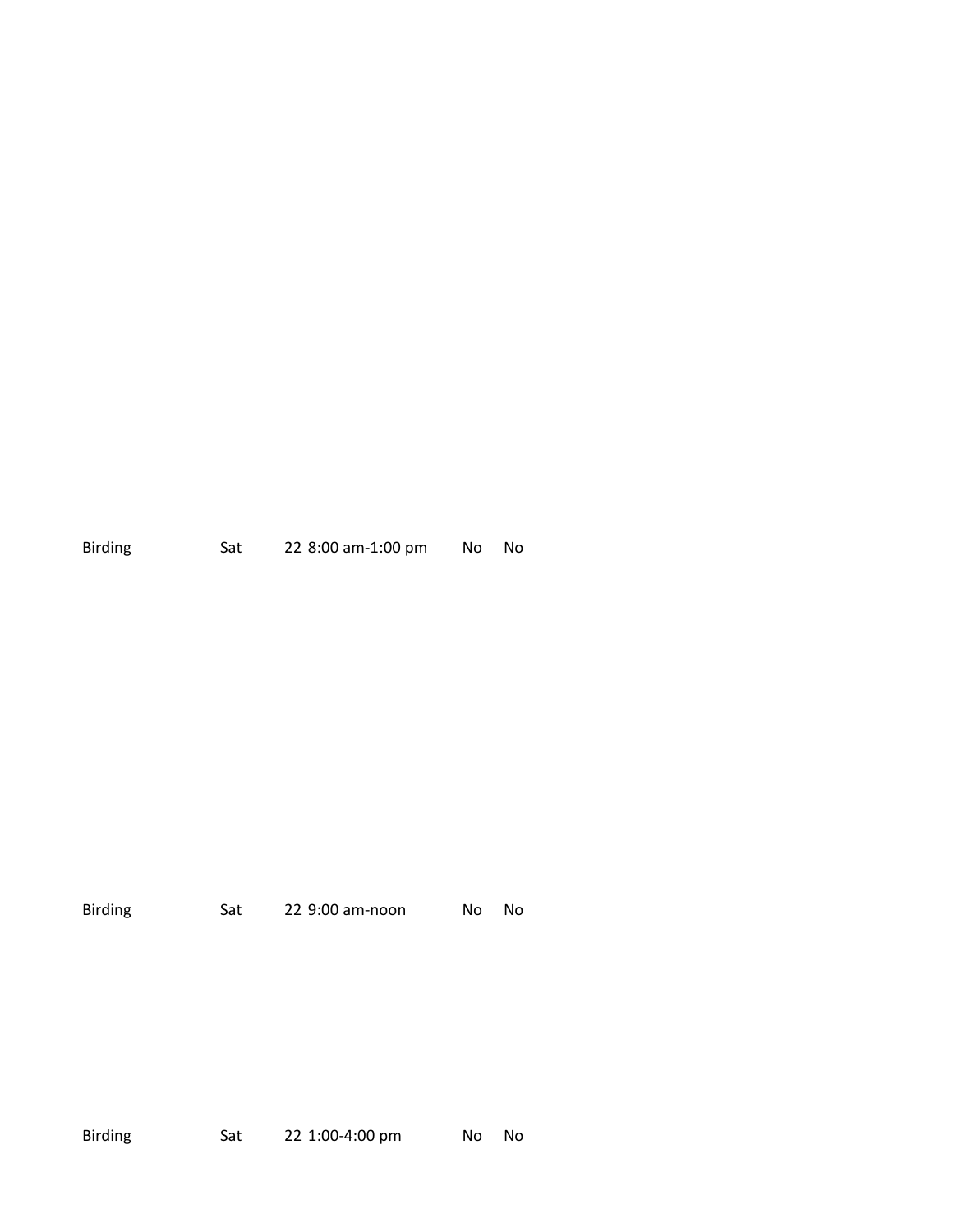| <b>Birding</b> | Sat | 22 1:00-4:30 pm | No | No |
|----------------|-----|-----------------|----|----|
| <b>Birding</b> | Sat | 22 1:00-4:30 pm | No | No |

| Art | Sat | 22 2:00-4:00 pm | No No |
|-----|-----|-----------------|-------|
|     |     |                 |       |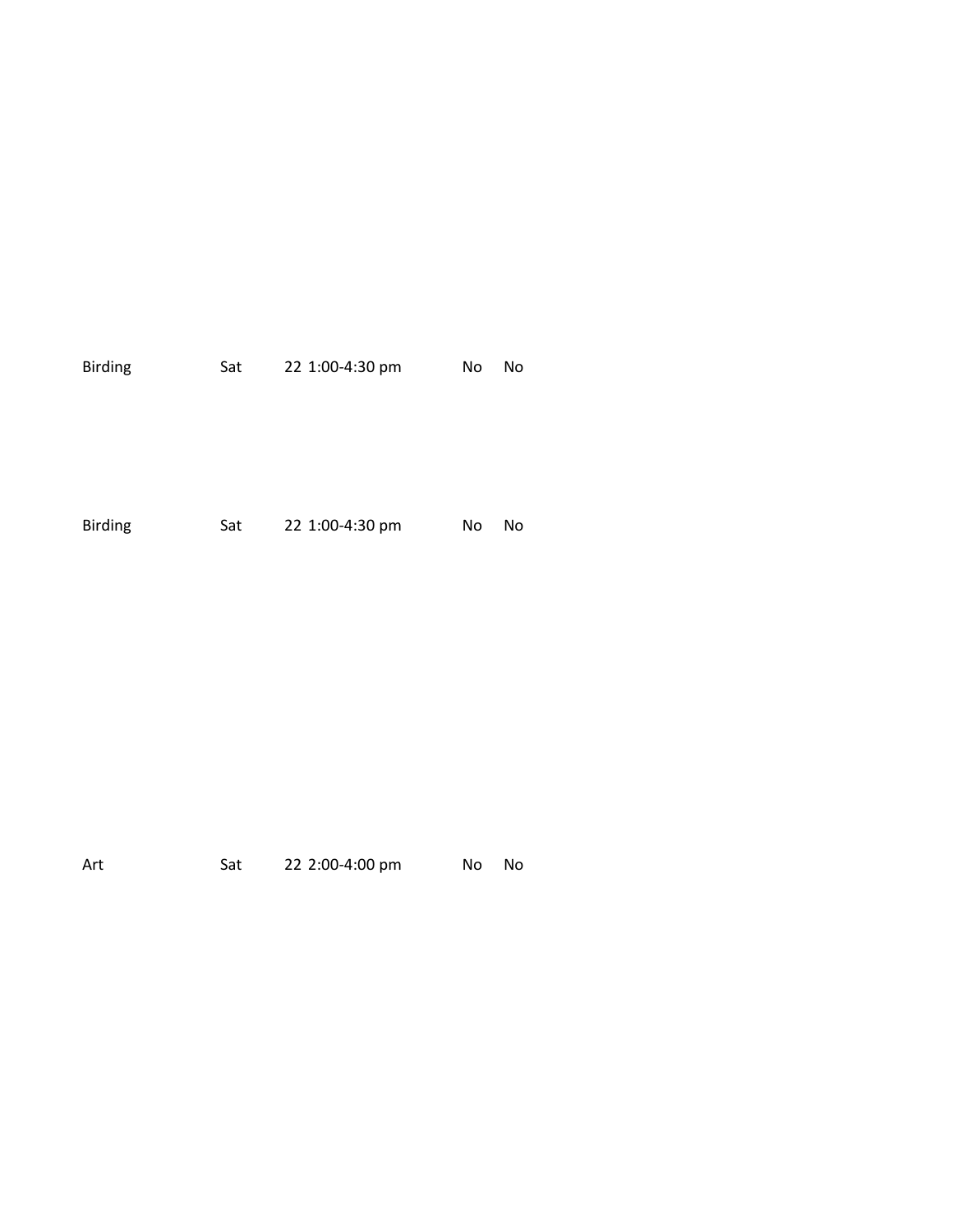| <b>Birding</b> | Sat | 22 2:00-4:00 pm     | No  | Yes |
|----------------|-----|---------------------|-----|-----|
| Social         |     | Sat 22 6:00-9:00 pm | Yes | No  |
| <b>Birding</b> | Sun | 23 7:30-10:30 am    | No  | No  |
| <b>Birding</b> | Sun | 23 7:30-11:00 am    | No  | No  |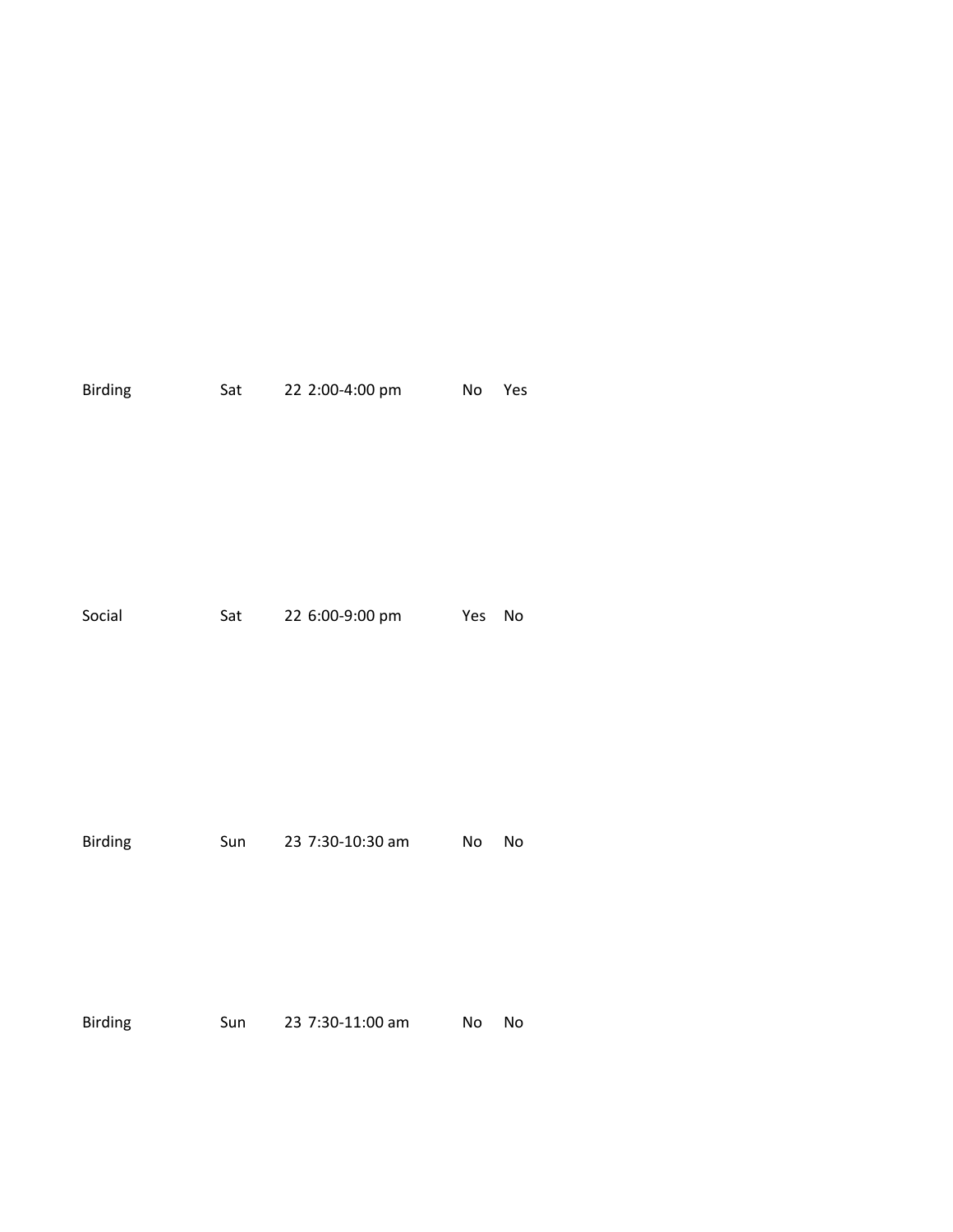| <b>Birding</b> | Fri | 9 8:00-11:30 am | No | No |
|----------------|-----|-----------------|----|----|
|                |     |                 |    |    |
|                |     |                 |    |    |
| <b>Birding</b> | Fri | 9 8:00-11:30 am | No | No |
|                |     |                 |    |    |
|                |     |                 |    |    |
| <b>Birding</b> | Fri | 9 8:00 am-noon  | No | No |

Birding Fri 9 1:00-4:00 pm No No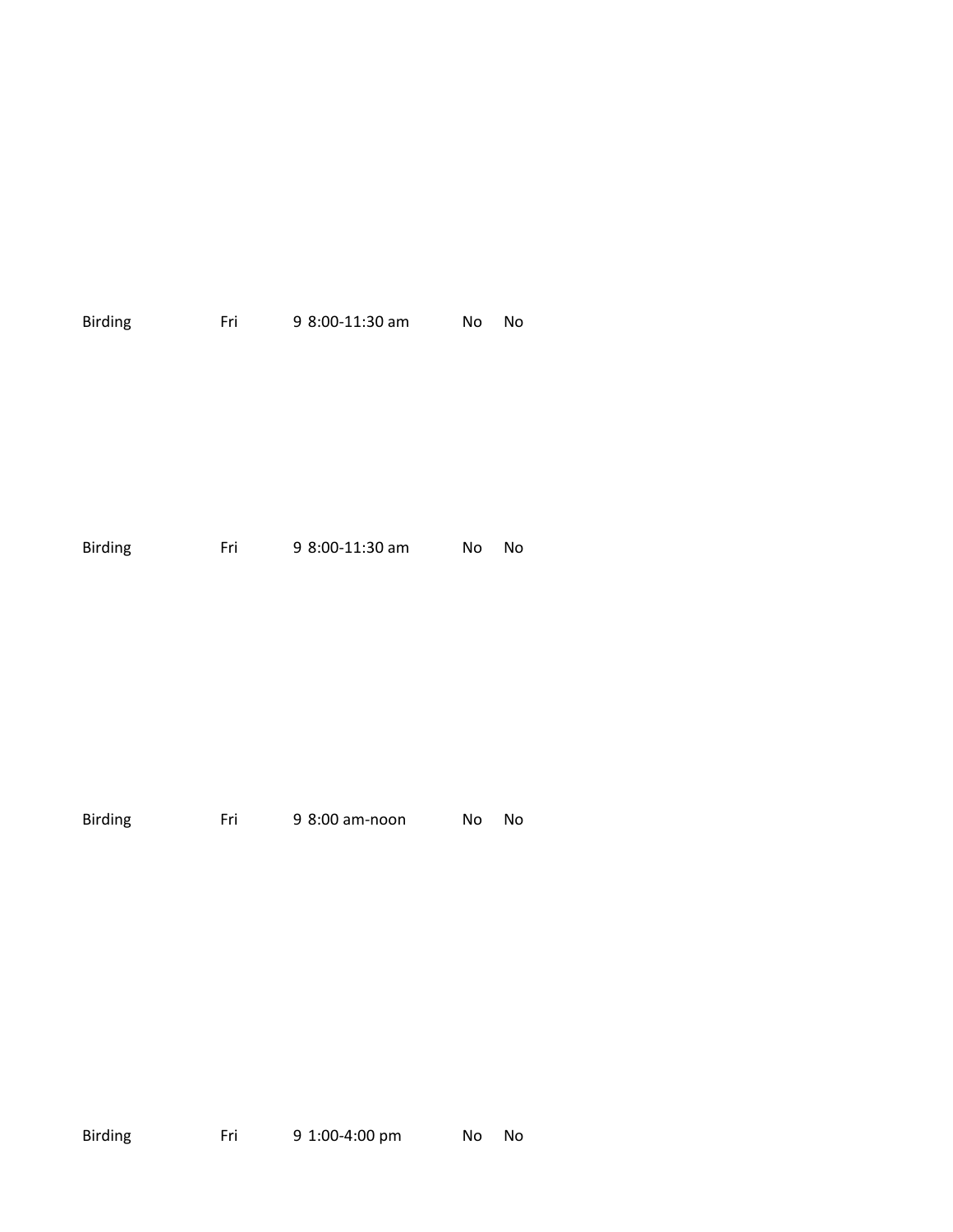| Birding | Fri | 9 1:00-4:00 pm   | No | No |
|---------|-----|------------------|----|----|
|         |     |                  |    |    |
|         |     |                  |    |    |
|         |     |                  |    |    |
|         |     |                  |    |    |
|         |     |                  |    |    |
|         |     |                  |    |    |
| Birding | Sat | 10 8:00-11:30 am | No | No |
|         |     |                  |    |    |
|         |     |                  |    |    |
|         |     |                  |    |    |
|         |     |                  |    |    |
|         |     |                  |    |    |
|         |     |                  |    |    |
| Birding | Sat | 10 8:00-11:30 am | No | No |
|         |     |                  |    |    |
|         |     |                  |    |    |

Birding Sat 10 8:00 am-3:00 pm No No